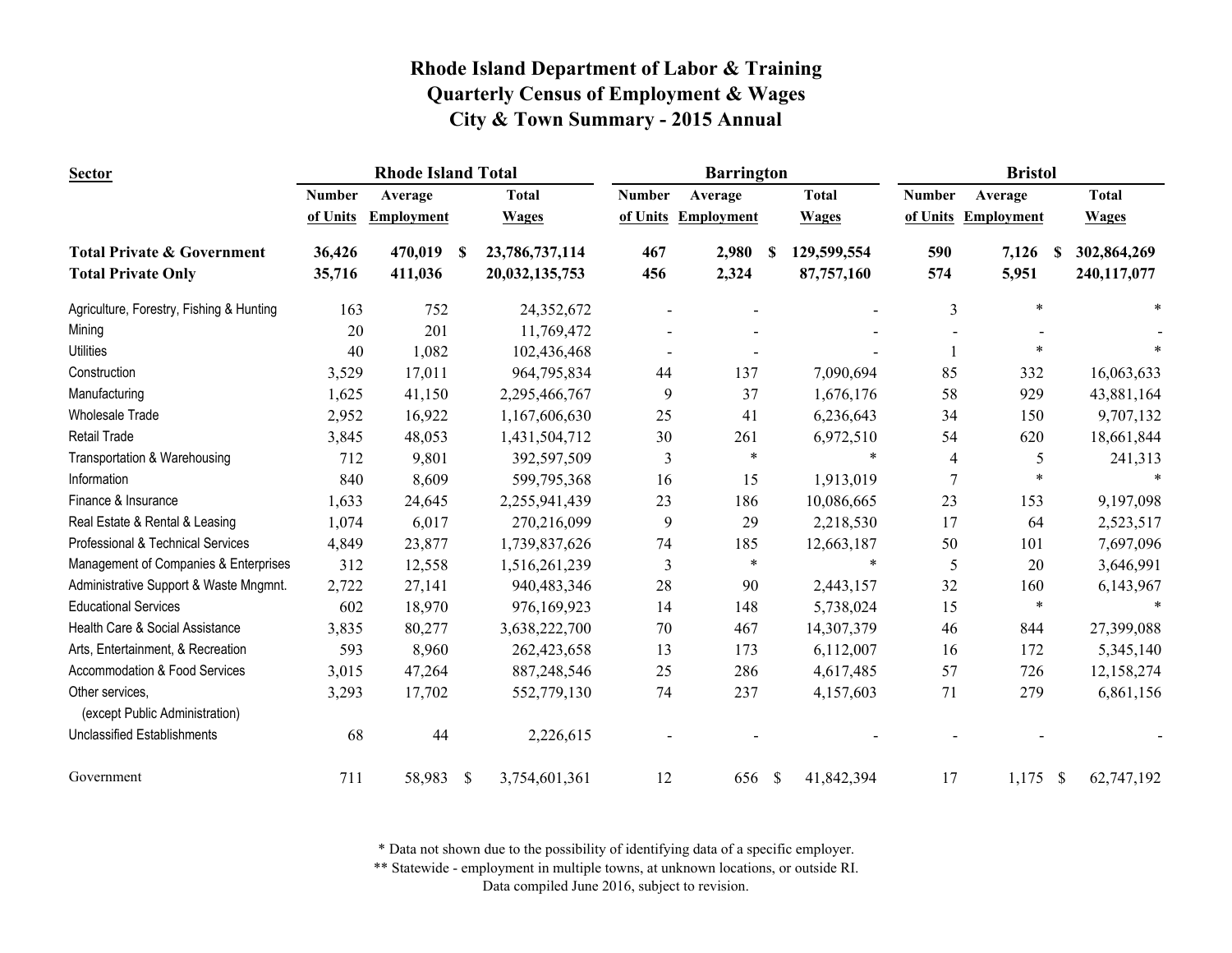| <b>Sector</b>                                     |                | <b>Burrillville</b> |                   |                          | <b>Central Falls</b>     |                     |                | <b>Charlestown</b>  |                            |
|---------------------------------------------------|----------------|---------------------|-------------------|--------------------------|--------------------------|---------------------|----------------|---------------------|----------------------------|
|                                                   | <b>Number</b>  | Average             | <b>Total</b>      | <b>Number</b>            | Average                  | <b>Total</b>        | <b>Number</b>  | Average             | <b>Total</b>               |
|                                                   |                | of Units Employment | <b>Wages</b>      |                          | of Units Employment      | <b>Wages</b>        |                | of Units Employment | <b>Wages</b>               |
| <b>Total Private &amp; Government</b>             | 284            | 3,082               | 121,638,127<br>-S | 251                      | 2,941                    | 110,413,943<br>- \$ | 234            | 1,550               | 62,029,581<br>-S           |
| <b>Total Private Only</b>                         | 268            | 2,491               | 96,854,832        | 242                      | 2,353                    | 77,792,506          | 219            | 1,337               | 52,207,677                 |
| Agriculture, Forestry, Fishing & Hunting          | 3              | $\ast$              |                   | *                        |                          |                     | $\overline{2}$ | $\ast$              |                            |
| Mining                                            |                |                     |                   |                          |                          |                     | 3              | $\ast$              |                            |
| <b>Utilities</b>                                  | $\overline{c}$ | $\ast$              |                   |                          |                          |                     |                |                     |                            |
| Construction                                      | 62             | 247                 | 13,825,161        | 26                       | 114                      | 4,799,288           | 55             | 166                 | 7,674,659                  |
| Manufacturing                                     | 12             | 585                 | 31,345,867        | 28                       | 511                      | 20,241,549          | 3              | $\ast$              |                            |
| <b>Wholesale Trade</b>                            | 19             | 67                  | 5,149,671         | 3                        | 34                       | 1,655,983           | 6              | 19                  | 1,826,044                  |
| <b>Retail Trade</b>                               | 19             | 135                 | 3,140,122         | 48                       | 230                      | 6,319,685           | 21             | 135                 | 3,995,736                  |
| Transportation & Warehousing                      | 3              | 10                  | 787,790           | 6                        | 20                       | 342,395             | 3              | $\ast$              |                            |
| Information                                       | 5              | 30                  | 974,332           | 2                        | *                        |                     | 5              | 20                  | 432,324                    |
| Finance & Insurance                               | 3              | 9                   | 346,364           | 8                        | 67                       | 2,557,741           | 9              | 51                  | 3,231,092                  |
| Real Estate & Rental & Leasing                    | 3              | 5                   | 144,400           | 7                        | 36                       | 1,121,013           | 7              | 27                  | 1,216,800                  |
| Professional & Technical Services                 | 26             | 42                  | 2,555,714         | 10                       | 14                       | 468,007             | 21             | 42                  | 2,735,507                  |
| Management of Companies & Enterprises             |                |                     |                   |                          |                          |                     |                | $\ast$              |                            |
| Administrative Support & Waste Mngmnt.            | 20             | 82                  | 2,887,118         | 16                       | 323                      | 12,363,884          | 20             | 75                  | 2,730,933                  |
| <b>Educational Services</b>                       | 3              | 22                  | 368,485           | $\overline{c}$           | $\ast$                   |                     | 3              | $\ast$              |                            |
| Health Care & Social Assistance                   | 26             | 562                 | 19,641,946        | 35                       | 511                      | 14,880,198          | 20             | 138                 | 5,452,209                  |
| Arts, Entertainment, & Recreation                 | 6              | 57                  | 832,119           | $\overline{\phantom{0}}$ | $\overline{\phantom{a}}$ |                     | 5              | $\ast$              |                            |
| <b>Accommodation &amp; Food Services</b>          | 29             | 484                 | 6,930,085         | 31                       | 255                      | 3,968,184           | 19             | 258                 | 4,259,937                  |
| Other services,<br>(except Public Administration) | 29             | 81                  | 2,188,470         | 25                       | 83                       | 2,191,697           | 21             | 37                  | 899,138                    |
| <b>Unclassified Establishments</b>                |                | $\ast$              |                   | $\ast$                   | $\ast$                   | $\ast$              |                |                     |                            |
| Government                                        | 17             | 591 \$              | 24,783,295        | 10                       | 588 \$                   | 32,621,437          | 16             | 213                 | $\mathcal{S}$<br>9,821,904 |

\* Data not shown due to the possibility of identifying data of a specific employer.

\*\* Statewide - employment in multiple towns, at unknown locations, or outside RI.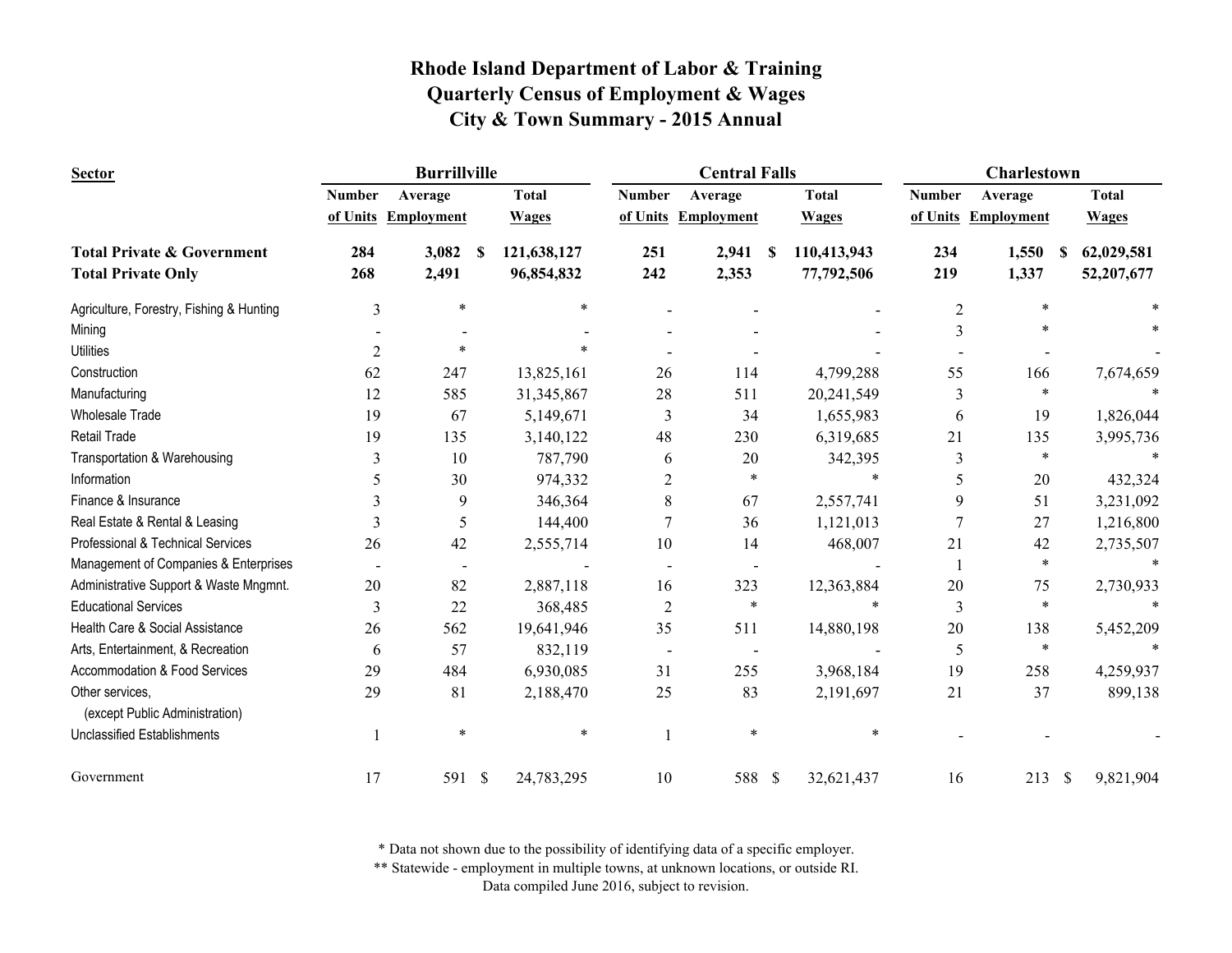| <b>Sector</b>                                     | Coventry       |                   |              | <b>Cranston</b> |                |                     |   | Cumberland    |               |                     |    |              |
|---------------------------------------------------|----------------|-------------------|--------------|-----------------|----------------|---------------------|---|---------------|---------------|---------------------|----|--------------|
|                                                   | <b>Number</b>  | Average           |              | <b>Total</b>    | <b>Number</b>  | Average             |   | <b>Total</b>  | <b>Number</b> | Average             |    | <b>Total</b> |
|                                                   | of Units       | <b>Employment</b> |              | <b>Wages</b>    |                | of Units Employment |   | <b>Wages</b>  |               | of Units Employment |    | <b>Wages</b> |
| <b>Total Private &amp; Government</b>             | 696            | 7,611             | S            | 281,041,544     | 2,455          | 36,408              | S | 1,731,887,978 | 868           | 10,817              | S  | 551,295,396  |
| <b>Total Private Only</b>                         | 678            | 6,412             |              | 228,056,416     | 2,424          | 30,018              |   | 1,287,699,716 | 853           | 9,764               |    | 494,066,291  |
| Agriculture, Forestry, Fishing & Hunting          | 3              | $\ast$            |              | ∗               | 6              | 8                   |   | 254,044       |               | *                   |    |              |
| Mining                                            |                | $\ast$            |              | $\ast$          | $\overline{2}$ | ×                   |   |               |               |                     |    |              |
| <b>Utilities</b>                                  |                |                   |              |                 |                |                     |   |               |               |                     |    |              |
| Construction                                      | 122            | 356               |              | 14,095,146      | 218            | 1,187               |   | 63,617,283    | 108           | 601                 |    | 37,603,427   |
| Manufacturing                                     | 41             | 543               |              | 39,539,456      | 150            | 3,497               |   | 181,608,056   | 39            | 1,787               |    | 83, 144, 113 |
| <b>Wholesale Trade</b>                            | 28             | 245               |              | 18,573,024      | 148            | 1,780               |   | 111,333,226   | 57            | 655                 |    | 44,600,429   |
| <b>Retail Trade</b>                               | 93             | 1,687             |              | 48,736,700      | 310            | 5,064               |   | 159,340,249   | 80            | 923                 |    | 26,054,973   |
| Transportation & Warehousing                      | $\overline{7}$ | 141               |              | 3,211,106       | 57             | 626                 |   | 27,863,018    | 22            | 566                 |    | 22,016,327   |
| Information                                       | 13             | 50                |              | 2,858,553       | 38             | 2,140               |   | 160,083,924   | 18            | 137                 |    | 6,132,879    |
| Finance & Insurance                               | 23             | 101               |              | 5,020,805       | 124            | 851                 |   | 55,014,849    | 40            | 158                 |    | 7,975,217    |
| Real Estate & Rental & Leasing                    | 16             | 40                |              | 1,488,287       | 80             | 357                 |   | 23,545,942    | 35            | 110                 |    | 5,502,147    |
| Professional & Technical Services                 | 50             | 336               |              | 17,000,602      | 283            | 2,169               |   | 141,519,601   | 109           | 258                 |    | 16,947,842   |
| Management of Companies & Enterprises             | 6              | 51                |              | 2,279,061       | 14             | 464                 |   | 30,951,662    | 13            | $\ast$              |    |              |
| Administrative Support & Waste Mngmnt.            | 57             | 300               |              | 11,033,896      | 178            | 2,295               |   | 75,522,726    | 61            | 847                 |    | 43,931,716   |
| <b>Educational Services</b>                       | 10             | 101               |              | 2,702,836       | 31             | 277                 |   | 7,237,251     | 18            | 295                 |    | 11,967,603   |
| Health Care & Social Assistance                   | 69             | 1,218             |              | 39,460,466      | 331            | 4,064               |   | 137,275,493   | 101           | 869                 |    | 30,281,565   |
| Arts, Entertainment, & Recreation                 | 6              | 23                |              | 558,586         | 34             | 425                 |   | 7,431,146     | 10            | 66                  |    | 1,173,532    |
| Accommodation & Food Services                     | 61             | 918               |              | 14,250,513      | 189            | 3,201               |   | 54,148,486    | 54            | 684                 |    | 11,086,977   |
| Other services,<br>(except Public Administration) | 78             | 290               |              | 7,040,211       | 236            | 1,586               |   | 48,813,296    | 89            | 547                 |    | 18,339,918   |
| <b>Unclassified Establishments</b>                |                |                   |              |                 |                | $\ast$              |   | $\ast$        | $\mathbf{1}$  | *                   |    |              |
| Government                                        | 19             | 1,199             | $\mathbb{S}$ | 52,985,128      | 32             | 6,390 \$            |   | 444,188,262   | 16            | 1,053               | -S | 57,229,105   |

\* Data not shown due to the possibility of identifying data of a specific employer.

\*\* Statewide - employment in multiple towns, at unknown locations, or outside RI.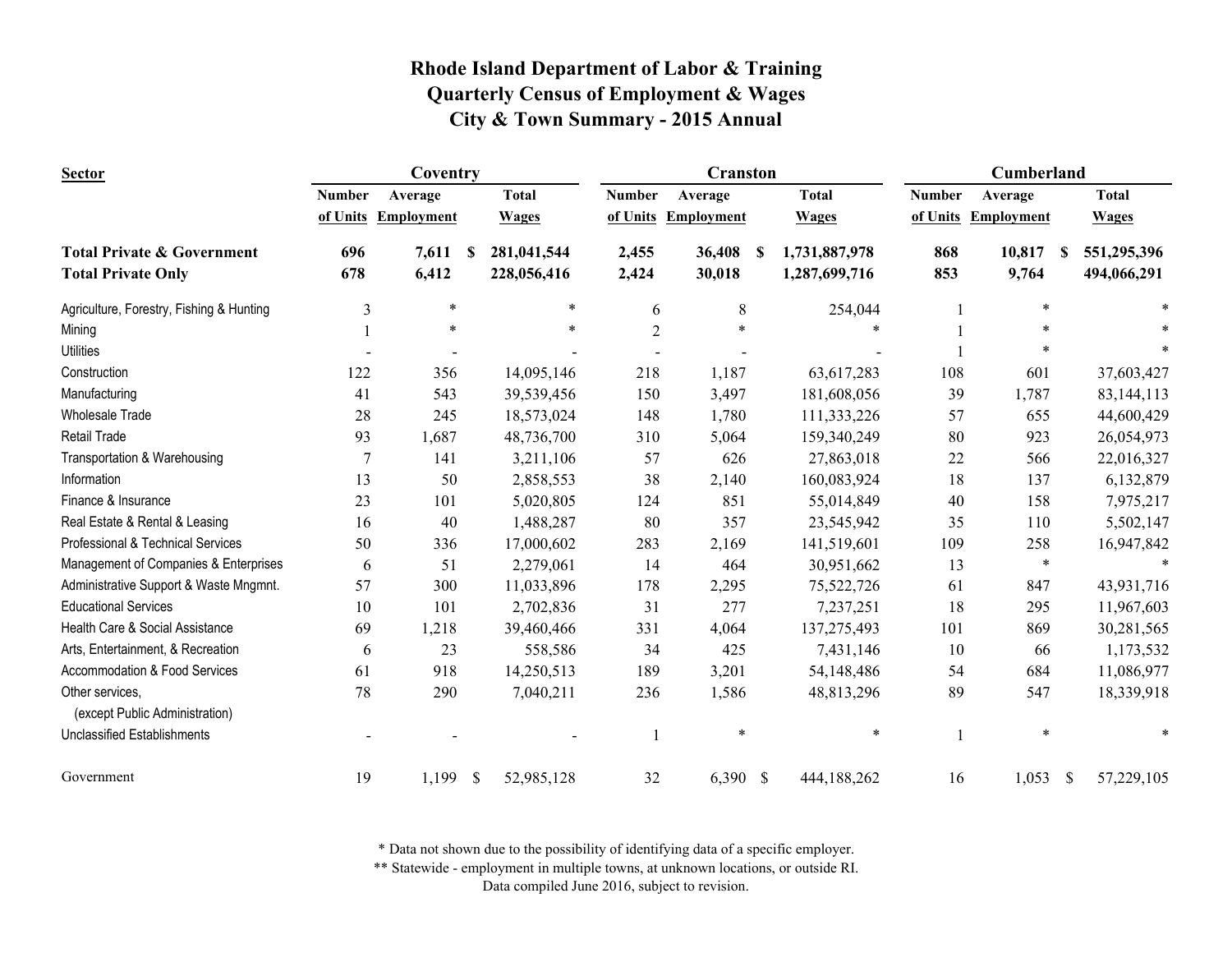| <b>Sector</b>                            |                | <b>East Greenwich</b> |                             |               | <b>East Providence</b> |                  |                | <b>Exeter</b>       |                        |
|------------------------------------------|----------------|-----------------------|-----------------------------|---------------|------------------------|------------------|----------------|---------------------|------------------------|
|                                          | <b>Number</b>  | Average               | <b>Total</b>                | <b>Number</b> | Average                | <b>Total</b>     | <b>Number</b>  | Average             | <b>Total</b>           |
|                                          |                | of Units Employment   | <b>Wages</b>                | of Units      | <b>Employment</b>      | <b>Wages</b>     |                | of Units Employment | <b>Wages</b>           |
| <b>Total Private &amp; Government</b>    | 785            | 8,091                 | 364,833,805<br>S            | 1,471         | 20,603                 | 946,375,653<br>S | 176            | 1,440               | 54,690,666<br><b>S</b> |
| <b>Total Private Only</b>                | 770            | 7,394                 | 324,515,924                 | 1,448         | 19,215                 | 860,593,644      | 171            | 1,347               | 50,797,193             |
| Agriculture, Forestry, Fishing & Hunting | $\overline{2}$ | $\ast$                | $\ast$                      |               |                        |                  | 6              | 77                  | 1,666,965              |
| Mining                                   |                |                       |                             |               |                        |                  |                |                     |                        |
| <b>Utilities</b>                         |                | $\ast$                |                             |               |                        |                  |                |                     |                        |
| Construction                             | 39             | 249                   | 21,210,005                  | 170           | 834                    | 49,291,412       | 36             | 105                 | 4,407,729              |
| Manufacturing                            | 25             | 321                   | 18,530,543                  | 92            | 2,381                  | 122,820,728      | 7              | 37                  | 2,101,572              |
| <b>Wholesale Trade</b>                   | 53             | 173                   | 17,994,789                  | 96            | 1,249                  | 70,999,345       | 9              | ∗                   |                        |
| <b>Retail Trade</b>                      | 68             | 847                   | 29,501,253                  | 141           | 1,838                  | 59,490,942       | 12             | 63                  | 1,731,900              |
| Transportation & Warehousing             | 5              | 75                    | 1,695,141                   | 33            | 279                    | 9,094,378        | 3              | $\ast$              |                        |
| Information                              | 19             | 47                    | 5,123,938                   | 19            | 370                    | 24,888,148       | 4              | *                   |                        |
| Finance & Insurance                      | 55             | 249                   | 19,993,059                  | 97            | 2,265                  | 141,900,956      | 5              | *                   |                        |
| Real Estate & Rental & Leasing           | 34             | 130                   | 6,225,569                   | 47            | 252                    | 11,852,889       | 6              | 6                   | 168,608                |
| Professional & Technical Services        | 135            | 785                   | 56,350,190                  | 207           | 1,149                  | 74,092,666       | 17             | *                   |                        |
| Management of Companies & Enterprises    | $\overline{7}$ | $\ast$                | $\ast$                      | 9             | 114                    | 12,814,024       |                | $\ast$              |                        |
| Administrative Support & Waste Mngmnt.   | 46             | 244                   | 9,338,022                   | 102           | 1,105                  | 34,622,405       | 24             | 127                 | 5,606,355              |
| <b>Educational Services</b>              | 17             | 739                   | 30,361,528                  | 22            | 419                    | 16,412,813       | $\overline{2}$ | $\ast$              | $\ast$                 |
| Health Care & Social Assistance          | 126            | 1,652                 | 64, 143, 529                | 154           | 4,159                  | 176,203,153      | 13             | 160                 | 5,244,418              |
| Arts, Entertainment, & Recreation        | 11             | 123                   | 2,431,257                   | 29            | 610                    | 11,918,341       | 4              | $\ast$              | $\ast$                 |
| Accommodation & Food Services            | 61             | 1,289                 | 22,280,330                  | 108           | 1,456                  | 22,672,538       | 15             | 176                 | 3,067,243              |
| Other services,                          | 73             | 324                   | 8,228,251                   | 128           | 735                    | 21,518,906       | 10             | 29                  | 915,980                |
| (except Public Administration)           |                |                       |                             |               |                        |                  |                |                     |                        |
| <b>Unclassified Establishments</b>       |                |                       |                             |               |                        |                  |                |                     |                        |
| Government                               | 15             | 697                   | $\mathcal{S}$<br>40,317,881 | 23            | 1,388 \$               | 85,782,009       | 6              | 93                  | 3,893,473<br>\$        |

\* Data not shown due to the possibility of identifying data of a specific employer.

\*\* Statewide - employment in multiple towns, at unknown locations, or outside RI.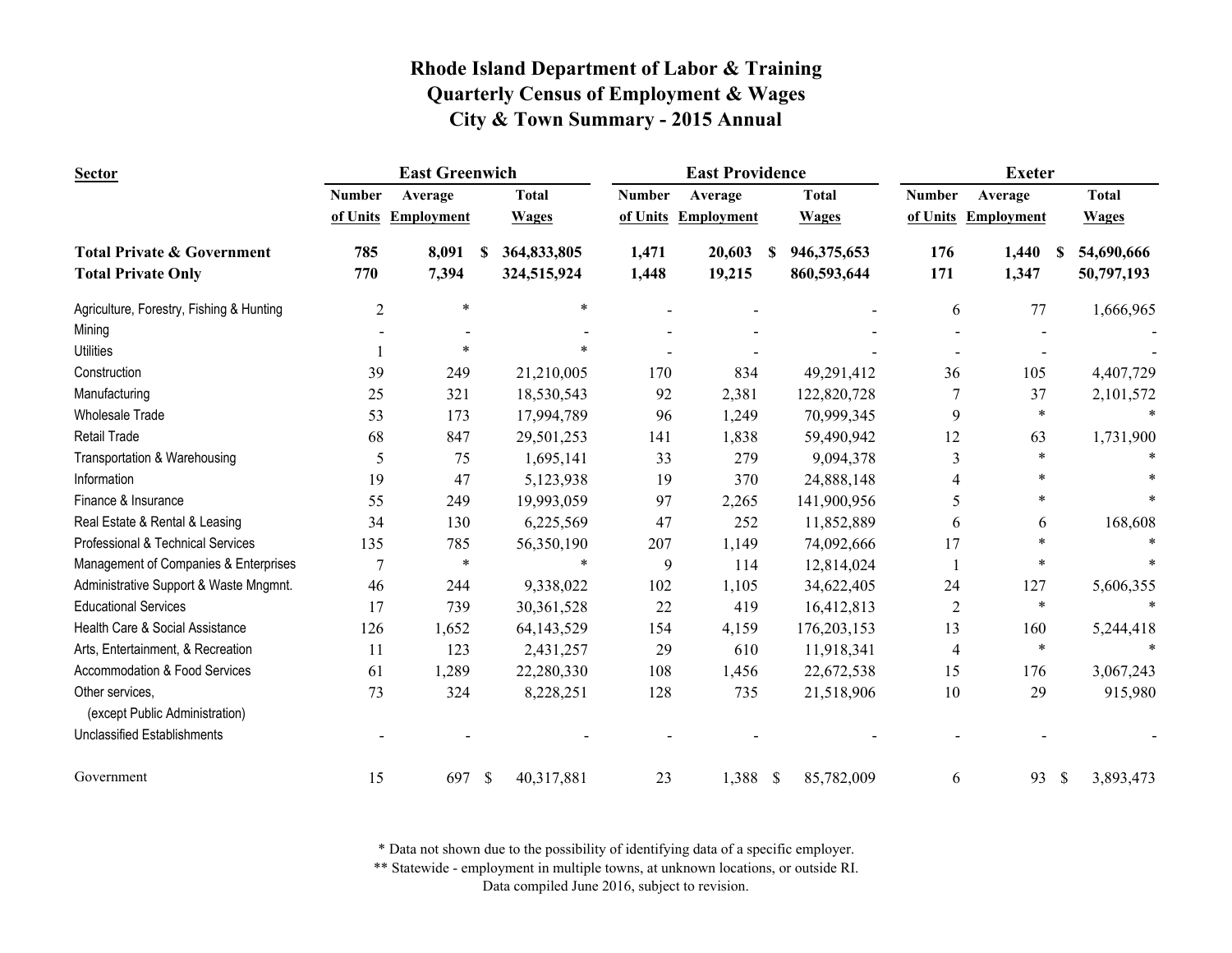| <b>Sector</b>                            |                | Foster              |               |              |                | Glocester           |    |              |               | Hopkinton           |              |              |
|------------------------------------------|----------------|---------------------|---------------|--------------|----------------|---------------------|----|--------------|---------------|---------------------|--------------|--------------|
|                                          | <b>Number</b>  | Average             |               | <b>Total</b> | <b>Number</b>  | Average             |    | <b>Total</b> | <b>Number</b> | Average             |              | <b>Total</b> |
|                                          |                | of Units Employment |               | <b>Wages</b> |                | of Units Employment |    | <b>Wages</b> |               | of Units Employment |              | <b>Wages</b> |
| <b>Total Private &amp; Government</b>    | 93             | 475                 | S             | 15,189,390   | 193            | 1,519               | S. | 56,096,659   | 194           | 1,223               | -S           | 50,765,313   |
| <b>Total Private Only</b>                | 87             | 380                 |               | 11,226,485   | 176            | 1,066               |    | 33,932,791   | 182           | 1,104               |              | 45,636,135   |
| Agriculture, Forestry, Fishing & Hunting | 4              | $\ast$              |               | $\ast$       | 3              | $\ast$              |    | $\ast$       | 5             | 8                   |              | 115,193      |
| Mining                                   |                |                     |               |              |                |                     |    |              |               |                     |              |              |
| <b>Utilities</b>                         |                |                     |               |              |                |                     |    |              |               |                     |              |              |
| Construction                             | 23             | 34                  |               | 1,315,882    | 52             | 146                 |    | 6,244,401    | 53            | 142                 |              | 5,896,477    |
| Manufacturing                            | 2              | $\ast$              |               | $\ast$       | $\overline{c}$ | *                   |    | $\ast$       | 21            | 415                 |              | 23,018,386   |
| <b>Wholesale Trade</b>                   | 3              | $\ast$              |               | $\ast$       | 3              | 5                   |    | 96,536       | 6             | 21                  |              | 2,164,524    |
| <b>Retail Trade</b>                      |                | 28                  |               | 444,727      | 18             | 175                 |    | 4,103,942    | 18            | 102                 |              | 2,945,736    |
| Transportation & Warehousing             | 2              | $\ast$              |               | $\ast$       | 8              | 78                  |    | 3,074,369    |               |                     |              |              |
| Information                              | 2              | *                   |               | $\ast$       | 3              | 16                  |    | 342,522      | 4             | 17                  |              | 195,116      |
| Finance & Insurance                      |                | *                   |               | $\ast$       | 6              | 26                  |    | 1,051,633    | 3             | 4                   |              | 283,589      |
| Real Estate & Rental & Leasing           |                |                     |               |              | 4              | 5                   |    | 169,321      | 3             | 5                   |              | 169,413      |
| Professional & Technical Services        | 11             | 20                  |               | 800,662      | 11             | 75                  |    | 5,623,372    | 10            | 28                  |              | 1,952,522    |
| Management of Companies & Enterprises    | $\overline{2}$ | $\ast$              |               | $\ast$       |                |                     |    |              |               | $\ast$              |              |              |
| Administrative Support & Waste Mngmnt.   | 13             | 66                  |               | 2,032,220    | 13             | 52                  |    | 1,598,912    | 15            | 29                  |              | 856,091      |
| <b>Educational Services</b>              |                |                     |               |              | $\overline{c}$ | $\ast$              |    | $\ast$       |               |                     |              |              |
| Health Care & Social Assistance          | 9              | 69                  |               | 2,007,524    | 15             | 231                 |    | 6,014,605    | 19            | 164                 |              | 4,888,798    |
| Arts, Entertainment, & Recreation        | $\overline{c}$ | $\ast$              |               | $\ast$       | 4              | 16                  |    | 517,898      | 5             | 48                  |              | 669,099      |
| Accommodation & Food Services            | 6              | 34                  |               | 451,045      | 18             | 170                 |    | 2,243,790    | 9             | 89                  |              | 1,459,452    |
| Other services,                          | 3              | 11                  |               | 176,551      | 17             | 37                  |    | 1,576,110    | 13            | 29                  |              | 655,833      |
| (except Public Administration)           |                |                     |               |              |                |                     |    |              |               |                     |              |              |
| <b>Unclassified Establishments</b>       |                |                     |               |              |                |                     |    |              |               |                     |              |              |
| Government                               | $\overline{7}$ | 96                  | $\mathcal{S}$ | 3,962,905    | 18             | 453                 | \$ | 22,163,868   | 13            | 119                 | $\mathbb{S}$ | 5,129,178    |

\* Data not shown due to the possibility of identifying data of a specific employer.

\*\* Statewide - employment in multiple towns, at unknown locations, or outside RI.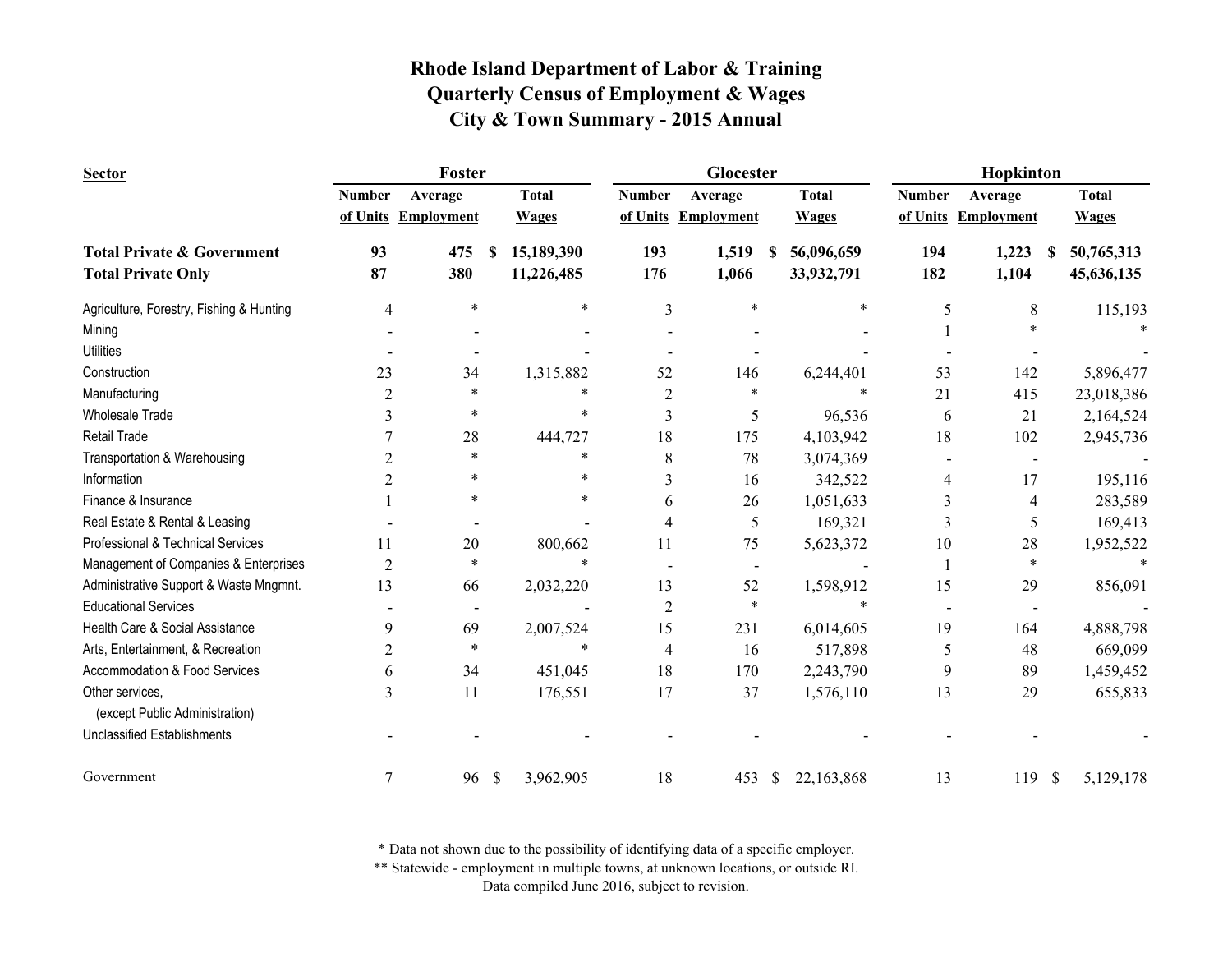| <b>Sector</b>                                     |                | <b>Jamestown</b>     |              |                | Johnston          |                  |                | Lincoln                |               |
|---------------------------------------------------|----------------|----------------------|--------------|----------------|-------------------|------------------|----------------|------------------------|---------------|
|                                                   | <b>Number</b>  | Average              | <b>Total</b> | <b>Number</b>  | Average           | <b>Total</b>     | <b>Number</b>  | Average                | <b>Total</b>  |
|                                                   |                | of Units Employment  | <b>Wages</b> | of Units       | <b>Employment</b> | <b>Wages</b>     |                | of Units Employment    | <b>Wages</b>  |
| <b>Total Private &amp; Government</b>             | 213            | 1,207<br>S           | 47,560,602   | 1,064          | 13,059            | 637,449,995<br>S | 756            | 14,311<br><b>S</b>     | 753,687,796   |
| <b>Total Private Only</b>                         | 198            | 897                  | 34,588,093   | 1,051          | 11,907            | 570,419,807      | 734            | 13,162                 | 687,081,064   |
| Agriculture, Forestry, Fishing & Hunting          | $\overline{2}$ | $\ast$               | $\ast$       | 8              | 33                | 535,641          | $\overline{2}$ | $\ast$                 |               |
| Mining                                            |                |                      |              | $\overline{2}$ | $\ast$            | $\ast$           |                |                        |               |
| <b>Utilities</b>                                  |                |                      |              | $\overline{2}$ | *                 | $\ast$           | 3              |                        |               |
| Construction                                      | 24             | 52                   | 3,658,611    | 158            | 714               | 39,651,713       | 89             | 700                    | 35,844,640    |
| Manufacturing                                     | 4              | 7                    | 303,253      | 78             | 987               | 37,216,518       | 41             | 1,807                  | 99,306,655    |
| <b>Wholesale Trade</b>                            | 11             | 34                   | 3,754,128    | 47             | 280               | 15,916,452       | 58             | 632                    | 34,114,899    |
| Retail Trade                                      | 13             | 98                   | 2,230,635    | 142            | 1,593             | 51,559,335       | 58             | 972                    | 39, 124, 736  |
| Transportation & Warehousing                      | 4              | 6                    | 293,772      | 40             | 477               | 18,932,048       | 18             | 414                    | 17,471,161    |
| Information                                       | 7              | 19                   | 867,390      | 9              | 391               | 39,670,370       | 17             | 334                    | 18,329,037    |
| Finance & Insurance                               | 5              | 9                    | 438,198      | 26             | 1,445             | 164,399,743      | 33             | 2,492                  | 173, 114, 790 |
| Real Estate & Rental & Leasing                    | 8              | *                    | $\ast$       | 35             | 324               | 14,210,627       | 17             | 33                     | 1,493,032     |
| Professional & Technical Services                 | 46             | 82                   | 6,012,812    | 71             | 185               | 8,786,378        | 114            | 683                    | 56,850,186    |
| Management of Companies & Enterprises             | $\overline{c}$ | $\ast$               | $\ast$       | 5              | 67                | 3,296,281        | 12             | 459                    | 47,254,363    |
| Administrative Support & Waste Mngmnt.            | 19             | 77                   | 2,839,159    | 104            | 1,776             | 61,903,532       | 53             | 304                    | 11,709,900    |
| <b>Educational Services</b>                       | $\overline{2}$ | $\ast$               | $\ast$       | 8              | 55                | 1,081,026        | 10             | 131                    | 11,628,597    |
| Health Care & Social Assistance                   | 13             | 124                  | 4,249,237    | 133            | 1,834             | 72,725,267       | 82             | 1,033                  | 38,793,330    |
| Arts, Entertainment, & Recreation                 | 9              | 117                  | 2,783,456    | 9              | 86                | 2,096,298        | 11             | $\ast$                 | $\ast$        |
| Accommodation & Food Services                     | 13             | 165                  | 3,085,627    | 83             | 1,106             | 16,897,749       | 56             | 860                    | 15,378,125    |
| Other services,<br>(except Public Administration) | 21             | 62                   | 2,727,379    | 95             | 491               | 15,154,588       | 65             | 313                    | 9,949,619     |
| <b>Unclassified Establishments</b>                |                |                      |              |                |                   |                  |                |                        |               |
| Government                                        | 16             | $\mathcal{S}$<br>310 | 12,972,509   | 14             | $1,152$ \$        | 67,030,188       | 23             | 1,149<br>$\mathcal{S}$ | 66,606,732    |

\* Data not shown due to the possibility of identifying data of a specific employer.

\*\* Statewide - employment in multiple towns, at unknown locations, or outside RI.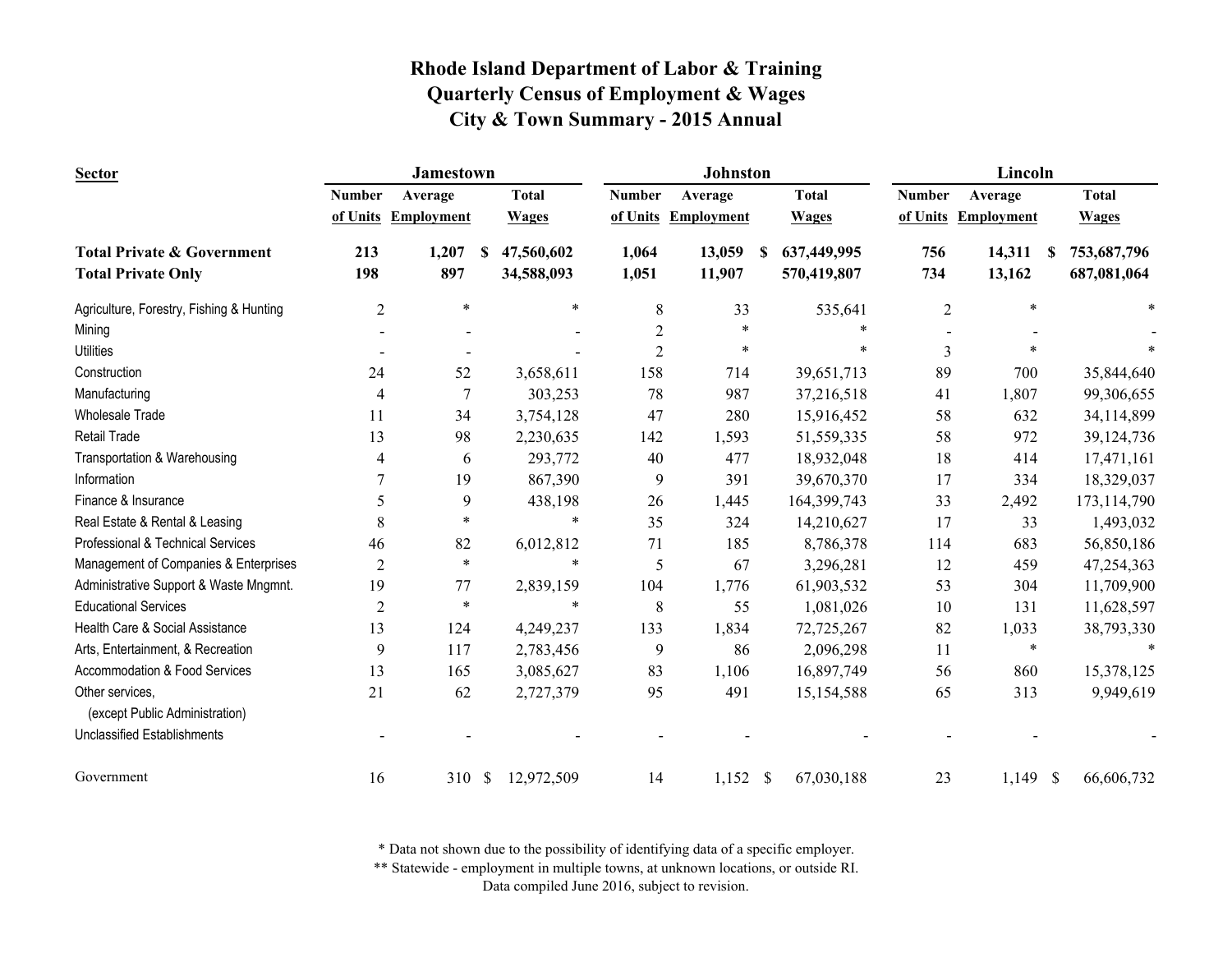| <b>Sector</b>                                     |                | <b>Little Compton</b> |               |              |               | <b>Middletown</b>   |   |              |                | Narragansett         |              |
|---------------------------------------------------|----------------|-----------------------|---------------|--------------|---------------|---------------------|---|--------------|----------------|----------------------|--------------|
|                                                   | <b>Number</b>  | Average               |               | <b>Total</b> | <b>Number</b> | Average             |   | <b>Total</b> | <b>Number</b>  | Average              | <b>Total</b> |
|                                                   |                | of Units Employment   |               | <b>Wages</b> |               | of Units Employment |   | <b>Wages</b> |                | of Units Employment  | <b>Wages</b> |
| <b>Total Private &amp; Government</b>             | 143            | 673                   | -S            | 24,778,952   | 733           | 10,738              | S | 496,845,666  | 470            | 4,639<br><b>S</b>    | 168,714,436  |
| <b>Total Private Only</b>                         | 137            | 553                   |               | 19,162,463   | 720           | 10,154              |   | 460,861,326  | 451            | 3,650                | 112,631,305  |
| Agriculture, Forestry, Fishing & Hunting          | 9              | 55                    |               | 1,281,629    | 5             | 45                  |   | 1,701,383    | $\overline{7}$ | 30                   | 1,243,915    |
| Mining                                            |                |                       |               |              |               | $\ast$              |   |              |                |                      |              |
| <b>Utilities</b>                                  |                |                       |               |              |               | $\ast$              |   |              |                |                      |              |
| Construction                                      | 27             | 110                   |               | 5,009,326    | 72            | 410                 |   | 20,405,414   | 43             | 133                  | 5,915,854    |
| Manufacturing                                     | $\overline{2}$ | $\ast$                |               | $\ast$       | 16            | 429                 |   | 30,650,253   | 13             | 89                   | 5,174,815    |
| <b>Wholesale Trade</b>                            | 4              |                       |               | 512,301      | 26            | 150                 |   | 8,763,808    | 25             | 107                  | 4,820,887    |
| <b>Retail Trade</b>                               | 8              | 40                    |               | 807,631      | 94            | 1,485               |   | 46,173,159   | 47             | 651                  | 20,230,093   |
| Transportation & Warehousing                      |                |                       |               |              | 11            | 150                 |   | 7,190,796    | 9              | 108                  | 3,609,934    |
| Information                                       |                | $\ast$                |               | $\ast$       | 13            | 238                 |   | 18,622,992   | 7              | 8                    | 1,730,919    |
| Finance & Insurance                               | 3              | ∗                     |               | $\ast$       | 34            | 586                 |   | 46,443,909   | 18             | 58                   | 3,902,141    |
| Real Estate & Rental & Leasing                    | 4              | $\overline{2}$        |               | 278,925      | 34            | 107                 |   | 4,403,973    | 27             | 130                  | 5,319,009    |
| Professional & Technical Services                 | 15             | 26                    |               | 1,317,329    | 104           | 2,180               |   | 150,290,173  | 55             | 114                  | 7,937,754    |
| Management of Companies & Enterprises             |                | $\ast$                |               | $\ast$       | 8             | 318                 |   | 20,971,551   | 3              | $\ast$               |              |
| Administrative Support & Waste Mngmnt.            | 23             | *                     |               | ∗            | 43            | 180                 |   | 5,813,191    | 28             | 97                   | 3,654,223    |
| <b>Educational Services</b>                       | $\overline{2}$ | $\ast$                |               | $\ast$       | 12            | $\ast$              |   | $\ast$       | 6              | 3                    | 222,206      |
| Health Care & Social Assistance                   | 6              | 8                     |               | 242,130      | 78            | 1,348               |   | 42,026,033   | 39             | 488                  | 17,024,270   |
| Arts, Entertainment, & Recreation                 | 6              | 59                    |               | 1,708,627    | 15            | 160                 |   | 3,705,786    | 13             | 185                  | 4,944,180    |
| Accommodation & Food Services                     | 9              | 65                    |               | 780,286      | 87            | 1,622               |   | 30,546,324   | 76             | 1,236                | 21,189,127   |
| Other services,<br>(except Public Administration) | 19             | 75                    |               | 2,124,302    | $72\,$        | 482                 |   | 10,147,057   | 40             | 205                  | 5,141,851    |
| <b>Unclassified Establishments</b>                |                |                       |               |              |               |                     |   |              |                |                      |              |
| Government                                        | 7              | 120                   | $\mathcal{S}$ | 5,616,489    | 14            | 585 \$              |   | 35,984,340   | 20             | 989<br>$\mathcal{S}$ | 56,083,131   |

\* Data not shown due to the possibility of identifying data of a specific employer.

\*\* Statewide - employment in multiple towns, at unknown locations, or outside RI.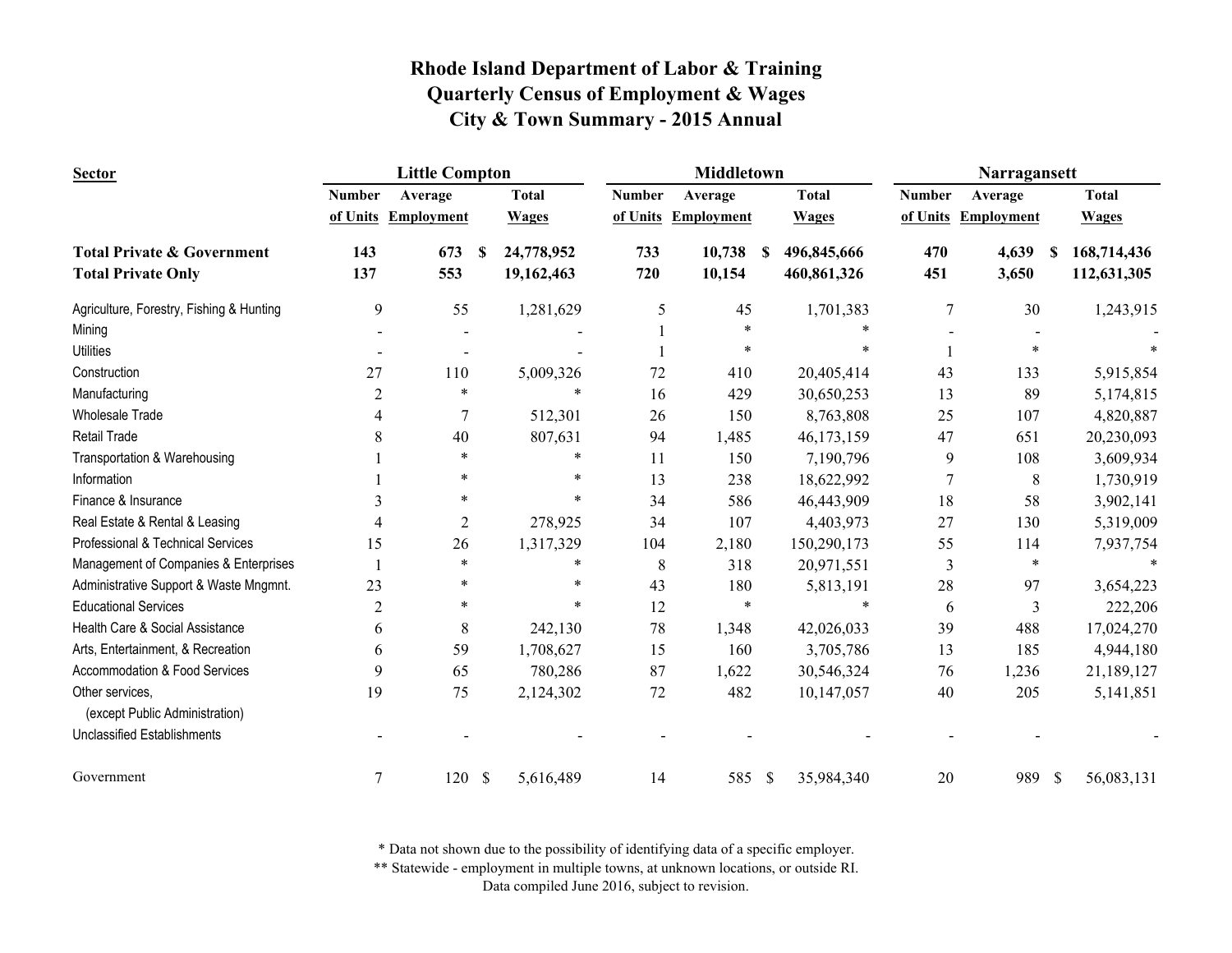| <b>Sector</b>                                     |               | <b>Newport</b>      |                              |                | <b>New Shoreham</b> |                 |               | <b>North Kingstown</b> |                              |
|---------------------------------------------------|---------------|---------------------|------------------------------|----------------|---------------------|-----------------|---------------|------------------------|------------------------------|
|                                                   | <b>Number</b> | Average             | <b>Total</b>                 | <b>Number</b>  | Average             | <b>Total</b>    | <b>Number</b> | Average                | <b>Total</b>                 |
|                                                   |               | of Units Employment | <b>Wages</b>                 | of Units       | <b>Employment</b>   | <b>Wages</b>    | of Units      | <b>Employment</b>      | <b>Wages</b>                 |
| <b>Total Private &amp; Government</b>             | 1,302         | 17,616              | 876,108,534<br><sup>\$</sup> | 226            | 989                 | 35,542,477<br>S | 978           | 16,611                 | 813,000,330<br><sup>\$</sup> |
| <b>Total Private Only</b>                         | 1,267         | 12,282              | 436, 457, 716                | 212            | 863                 | 30,296,262      | 958           | 15,244                 | 736,560,974                  |
| Agriculture, Forestry, Fishing & Hunting          | 4             | 22                  | 985,518                      | 4              | $\ast$              | $\ast$          | 11            | 68                     | 5,206,048                    |
| Mining                                            |               | $\ast$              | $\ast$                       |                |                     |                 |               |                        |                              |
| <b>Utilities</b>                                  |               |                     |                              | $\overline{c}$ | $\ast$              |                 |               |                        |                              |
| Construction                                      | 86            | 428                 | 24,036,730                   | 31             | 52                  | 2,606,938       | 95            | 364                    | 19,285,778                   |
| Manufacturing                                     | 28            | 159                 | 6,143,266                    |                | 10                  | 300,674         | 68            | 6,379                  | 390,991,887                  |
| <b>Wholesale Trade</b>                            | 37            | 105                 | 6,920,273                    | $\mathfrak{2}$ | $\ast$              | $\ast$          | 79            | 566                    | 38,561,641                   |
| <b>Retail Trade</b>                               | 211           | 1,513               | 37,580,597                   | 34             | 105                 | 3,361,378       | 95            | 1,863                  | 55, 342, 762                 |
| Transportation & Warehousing                      | 38            | 219                 | 6,485,984                    | 4              | 12                  | 313,364         | 43            | 421                    | 19,016,657                   |
| Information                                       | 24            | 229                 | 9,217,372                    | 2              | $\ast$              | *               | 16            | 168                    | 12,824,979                   |
| Finance & Insurance                               | 44            | 168                 | 14,164,810                   |                | $\ast$              | $\ast$          | 39            | 332                    | 20,392,853                   |
| Real Estate & Rental & Leasing                    | 59            | 356                 | 14,969,620                   | 13             | 51                  | 1,450,354       | 23            | $\ast$                 |                              |
| Professional & Technical Services                 | 156           | 519                 | 35,878,777                   | 6              | 22                  | 434,981         | 135           | 403                    | 27, 171, 176                 |
| Management of Companies & Enterprises             | 10            | $\ast$              | $\ast$                       |                | $\ast$              | $\ast$          | 14            | 645                    | 32,807,168                   |
| Administrative Support & Waste Mngmnt.            | 94            | 355                 | 15,450,128                   | 15             | 33                  | 1,083,862       | 70            | 472                    | 16,060,799                   |
| <b>Educational Services</b>                       | 20            | 692                 | 34,861,038                   |                | $\ast$              | $\ast$          | 14            | 99                     | 2,828,588                    |
| Health Care & Social Assistance                   | 83            | 1,571               | 65,377,888                   | 3              | 13                  | 596,961         | 87            | 1,704                  | 51,296,849                   |
| Arts, Entertainment, & Recreation                 | 47            | 898                 | 28,392,910                   | 13             | 33                  | 1,570,355       | 32            | 285                    | 7,910,887                    |
| Accommodation & Food Services                     | 184           | 4,079               | 100,137,675                  | 60             | 470                 | 14,476,068      | 61            | 944                    | 15,690,765                   |
| Other services,<br>(except Public Administration) | 145           | 805                 | 28,951,481                   | 14             | 24                  | 600,781         | 81            | 385                    | 9,863,339                    |
| <b>Unclassified Establishments</b>                |               | *                   | $\ast$                       |                |                     |                 |               |                        |                              |
| Government                                        | 36            | 5,334               | <sup>\$</sup><br>439,650,818 | 15             | 125                 | \$<br>5,246,215 | 21            | $1,366$ \$             | 76,439,356                   |

\* Data not shown due to the possibility of identifying data of a specific employer.

\*\* Statewide - employment in multiple towns, at unknown locations, or outside RI.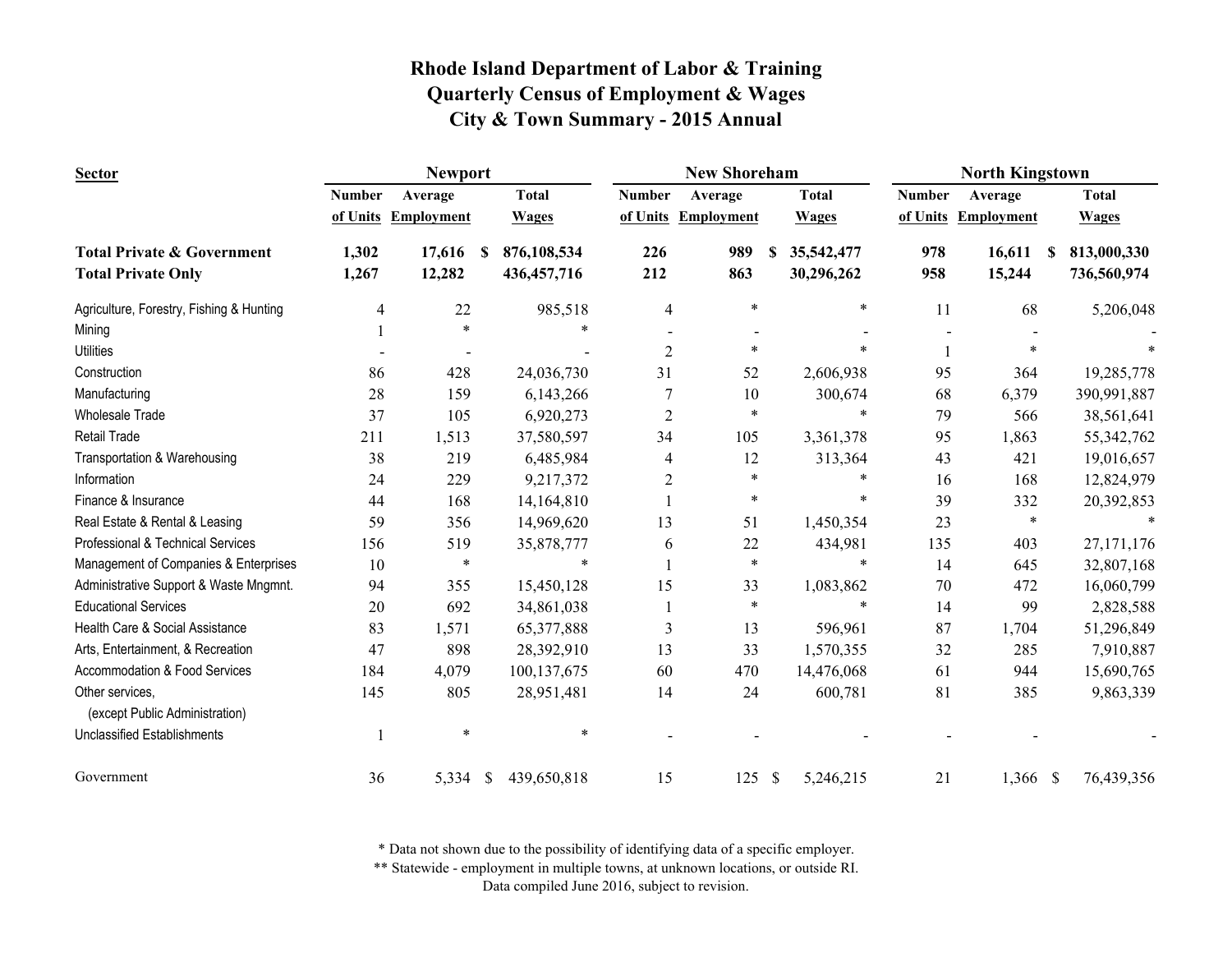| <b>Sector</b>                                     |                | <b>North Providence</b> |               |              | <b>North Smithfield</b> |                   |              |              | Pawtucket     |                   |          |               |
|---------------------------------------------------|----------------|-------------------------|---------------|--------------|-------------------------|-------------------|--------------|--------------|---------------|-------------------|----------|---------------|
|                                                   | <b>Number</b>  | Average                 |               | <b>Total</b> | <b>Number</b>           | Average           |              | <b>Total</b> | <b>Number</b> | Average           |          | <b>Total</b>  |
|                                                   | of Units       | <b>Employment</b>       |               | <b>Wages</b> | of Units                | <b>Employment</b> |              | <b>Wages</b> | of Units      | <b>Employment</b> |          | <b>Wages</b>  |
| <b>Total Private &amp; Government</b>             | 678            | 6,686                   | -S            | 250,553,930  | 388                     | 4,866             | S            | 175,460,054  | 1,539         | 23,074            | <b>S</b> | 1,090,778,402 |
| <b>Total Private Only</b>                         | 668            | 5,831                   |               | 201,544,711  | 379                     | 4,502             |              | 155,430,455  | 1,516         | 21,044            |          | 958,724,034   |
| Agriculture, Forestry, Fishing & Hunting          |                |                         |               |              | $\mathfrak{2}$          | $\ast$            |              | $\ast$       |               |                   |          |               |
| Mining                                            |                |                         |               |              | $\overline{2}$          | $\ast$            |              | $\ast$       |               |                   |          |               |
| <b>Utilities</b>                                  |                |                         |               |              |                         |                   |              |              | 3             | $\ast$            |          |               |
| Construction                                      | 72             | 217                     |               | 10,173,914   | 65                      | 208               |              | 7,929,399    | 139           | 985               |          | 53,242,252    |
| Manufacturing                                     | 31             | 218                     |               | 8,807,713    | 21                      | 561               |              | 22,879,128   | 134           | 3,788             |          | 174, 141, 379 |
| <b>Wholesale Trade</b>                            | 22             | 92                      |               | 5,878,459    | 23                      | 167               |              | 9,905,981    | 74            | 505               |          | 25,402,668    |
| Retail Trade                                      | 93             | 927                     |               | 25,080,127   | 40                      | 1,010             |              | 28,107,797   | 173           | 1,440             |          | 42,630,152    |
| Transportation & Warehousing                      | 16             | 133                     |               | 4,223,844    | 8                       | 341               |              | 14,670,092   | 45            | 570               |          | 27,053,199    |
| Information                                       | 9              | 23                      |               | 1,051,164    | 3                       | 10                |              | 513,057      | 26            | 84                |          | 5,477,390     |
| Finance & Insurance                               | 30             | 128                     |               | 6,566,513    | 13                      | 50                |              | 3,515,310    | 52            | 555               |          | 36,610,567    |
| Real Estate & Rental & Leasing                    | 33             | 117                     |               | 4,249,771    | 12                      | 20                |              | 670,166      | 45            | 205               |          | 7,249,967     |
| Professional & Technical Services                 | 58             | 205                     |               | 11,200,969   | 50                      | 263               |              | 15,796,591   | 136           | 823               |          | 47,145,810    |
| Management of Companies & Enterprises             | 5              | 34                      |               | 2,630,087    |                         | $\ast$            |              | $\ast$       | 11            | $\ast$            |          |               |
| Administrative Support & Waste Mngmnt.            | 51             | 550                     |               | 12,636,652   | 27                      | 158               |              | 6,051,522    | 107           | 2,264             |          | 73,484,286    |
| <b>Educational Services</b>                       | $\overline{4}$ | 5                       |               | 118,948      | 3                       | 3                 |              | 59,033       | 26            | 356               |          | 12,079,626    |
| Health Care & Social Assistance                   | 113            | 2,158                   |               | 89,424,228   | 51                      | 771               |              | 24,613,081   | 232           | 4,894             |          | 189,765,983   |
| Arts, Entertainment, & Recreation                 | 8              | 80                      |               | 927,372      | 6                       | 75                |              | 1,856,500    | 22            | 312               |          | 22,793,621    |
| Accommodation & Food Services                     | 60             | 694                     |               | 11,295,449   | 26                      | 635               |              | 9,546,147    | 137           | 1,679             |          | 26,751,075    |
| Other services,<br>(except Public Administration) | 69             | 251                     |               | 7,279,501    | 32                      | 173               |              | 5,863,218    | 161           | 1,261             |          | 32,416,855    |
| <b>Unclassified Establishments</b>                |                |                         |               |              |                         |                   |              |              |               | *                 |          |               |
| Government                                        | 11             | 855                     | $\mathcal{S}$ | 49,009,219   | 10                      | 364               | $\mathbb{S}$ | 20,029,599   | 24            | $2,030$ \$        |          | 132,054,368   |

\* Data not shown due to the possibility of identifying data of a specific employer.

\*\* Statewide - employment in multiple towns, at unknown locations, or outside RI.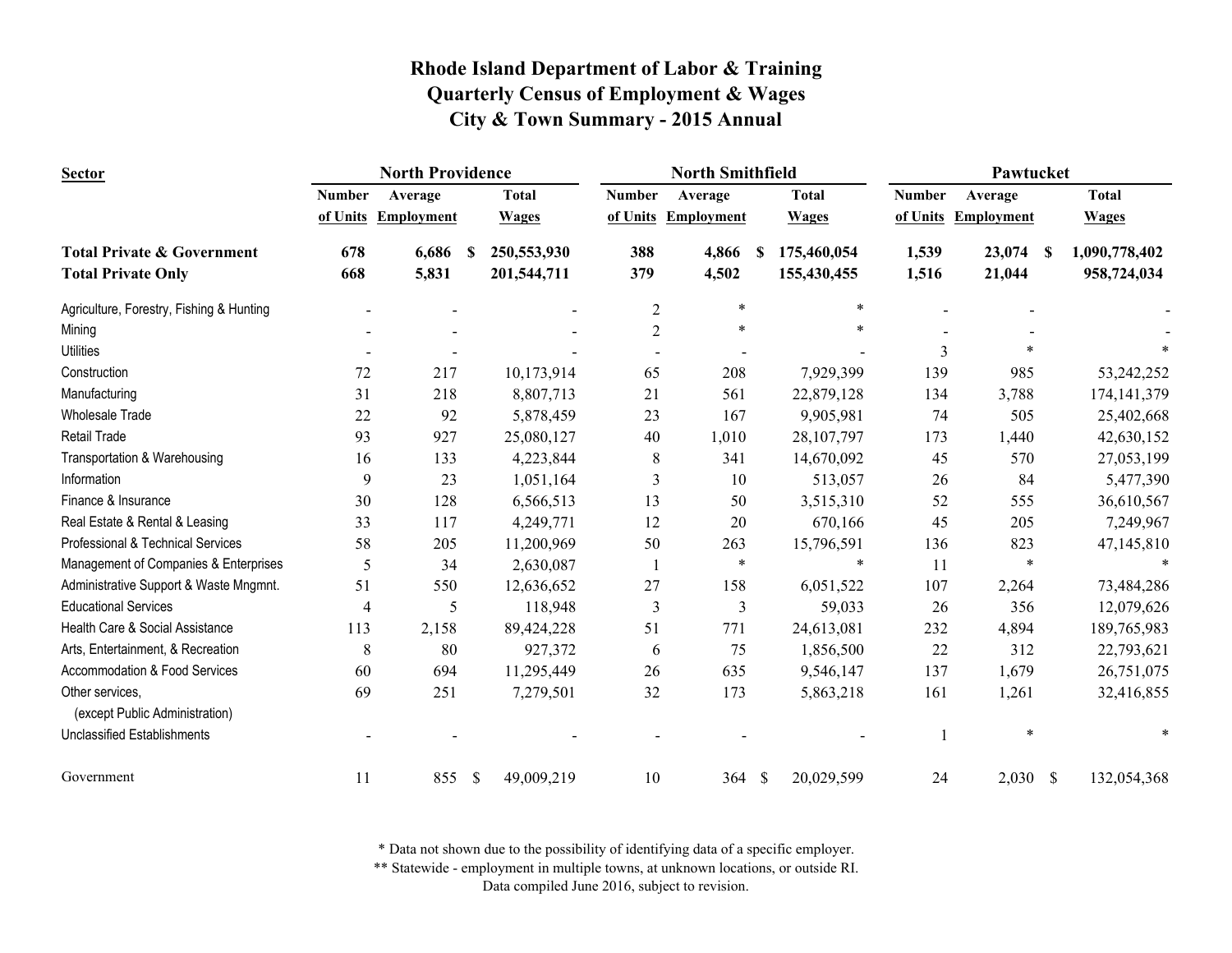| <b>Sector</b>                                     |                | Portsmouth        |    |              |               | Providence          |    |               |                | Richmond            |    |              |
|---------------------------------------------------|----------------|-------------------|----|--------------|---------------|---------------------|----|---------------|----------------|---------------------|----|--------------|
|                                                   | <b>Number</b>  | Average           |    | <b>Total</b> | <b>Number</b> | Average             |    | <b>Total</b>  | <b>Number</b>  | Average             |    | <b>Total</b> |
|                                                   | of Units       | <b>Employment</b> |    | <b>Wages</b> |               | of Units Employment |    | <b>Wages</b>  |                | of Units Employment |    | <b>Wages</b> |
| <b>Total Private &amp; Government</b>             | 530            | 5,742             | -S | 307,985,408  | 5,582         | 111,809             | -S | 6,340,394,427 | 155            | 2,094               | -S | 83,871,070   |
| <b>Total Private Only</b>                         | 514            | 5,090             |    | 273,871,109  | 5,482         | 96,967              |    | 5,320,783,544 | 148            | 1,411               |    | 43,528,392   |
| Agriculture, Forestry, Fishing & Hunting          | 14             | 46                |    | 1,204,860    | 1             | $\ast$              |    | $\ast$        | 8              | 51                  |    | 2,338,080    |
| Mining                                            |                |                   |    |              |               |                     |    |               |                | $\ast$              |    |              |
| <b>Utilities</b>                                  |                | $\ast$            |    | $\ast$       | 7             | 557                 |    | 55,184,956    |                |                     |    |              |
| Construction                                      | 65             | 327               |    | 15,779,519   | 240           | 1,964               |    | 148, 331, 176 | 24             | 99                  |    | 4,934,390    |
| Manufacturing                                     | 20             | 1,463             |    | 128,904,796  | 233           | 4,125               |    | 181,533,373   | 4              | *                   |    |              |
| <b>Wholesale Trade</b>                            | 19             | 94                |    | 6,476,337    | 205           | 2,788               |    | 179,352,916   | 4              | *                   |    |              |
| Retail Trade                                      | 55             | 492               |    | 18,679,667   | 634           | 6,951               |    | 175,010,519   | 21             | 297                 |    | 8,097,902    |
| Transportation & Warehousing                      | 9              | 90                |    | 2,598,575    | 83            | 677                 |    | 26,521,286    | 3              | *                   |    |              |
| Information                                       | 17             | 64                |    | 4,886,759    | 150           | 2,100               |    | 135,051,830   | 2              | $\ast$              |    |              |
| Finance & Insurance                               | 20             | 114               |    | 10,333,530   | 306           | 5,958               |    | 601,306,806   | 5              | 51                  |    | 1,866,766    |
| Real Estate & Rental & Leasing                    | 15             | 128               |    | 4,612,459    | 190           | 1,527               |    | 74,583,154    |                |                     |    |              |
| Professional & Technical Services                 | 75             | 142               |    | 9,300,942    | 951           | 6,472               |    | 546,384,226   | 11             | 75                  |    | 4,103,744    |
| Management of Companies & Enterprises             | $\overline{4}$ | $\ast$            |    | $\ast$       | 51            | 2,969               |    | 346,023,279   |                | $\,$ $\,$           |    |              |
| Administrative Support & Waste Mngmnt.            | 36             | 230               |    | 7,954,986    | 304           | 8,162               |    | 247,093,372   | 14             | 65                  |    | 2,216,656    |
| <b>Educational Services</b>                       | 19             | 271               |    | 11,664,611   | 128           | 11,074              |    | 630,376,615   |                | $\ast$              |    |              |
| Health Care & Social Assistance                   | 43             | 866               |    | 31,880,623   | 746           | 27,173              |    | 1,606,765,584 | 13             | 78                  |    | 2,909,733    |
| Arts, Entertainment, & Recreation                 | 9              | 79                |    | 2,995,801    | 62            | 991                 |    | 25,580,947    | $\overline{7}$ | 121                 |    | 1,666,486    |
| Accommodation & Food Services                     | 42             | 493               |    | 9,428,799    | 562           | 9,297               |    | 193,512,310   | 21             | 276                 |    | 4,498,125    |
| Other services,<br>(except Public Administration) | 57             | 183               |    | 6,759,330    | 633           | 4,170               |    | 147,735,485   | 14             | 31                  |    | 597,940      |
| <b>Unclassified Establishments</b>                |                |                   |    |              | $\sqrt{2}$    | $\ast$              |    | $\ast$        |                |                     |    |              |
| Government                                        | 17             | 653               | \$ | 34,114,299   | 100           | 14,842 \$           |    | 1,019,610,883 | 8              | 683                 | \$ | 40,342,678   |

\* Data not shown due to the possibility of identifying data of a specific employer.

\*\* Statewide - employment in multiple towns, at unknown locations, or outside RI.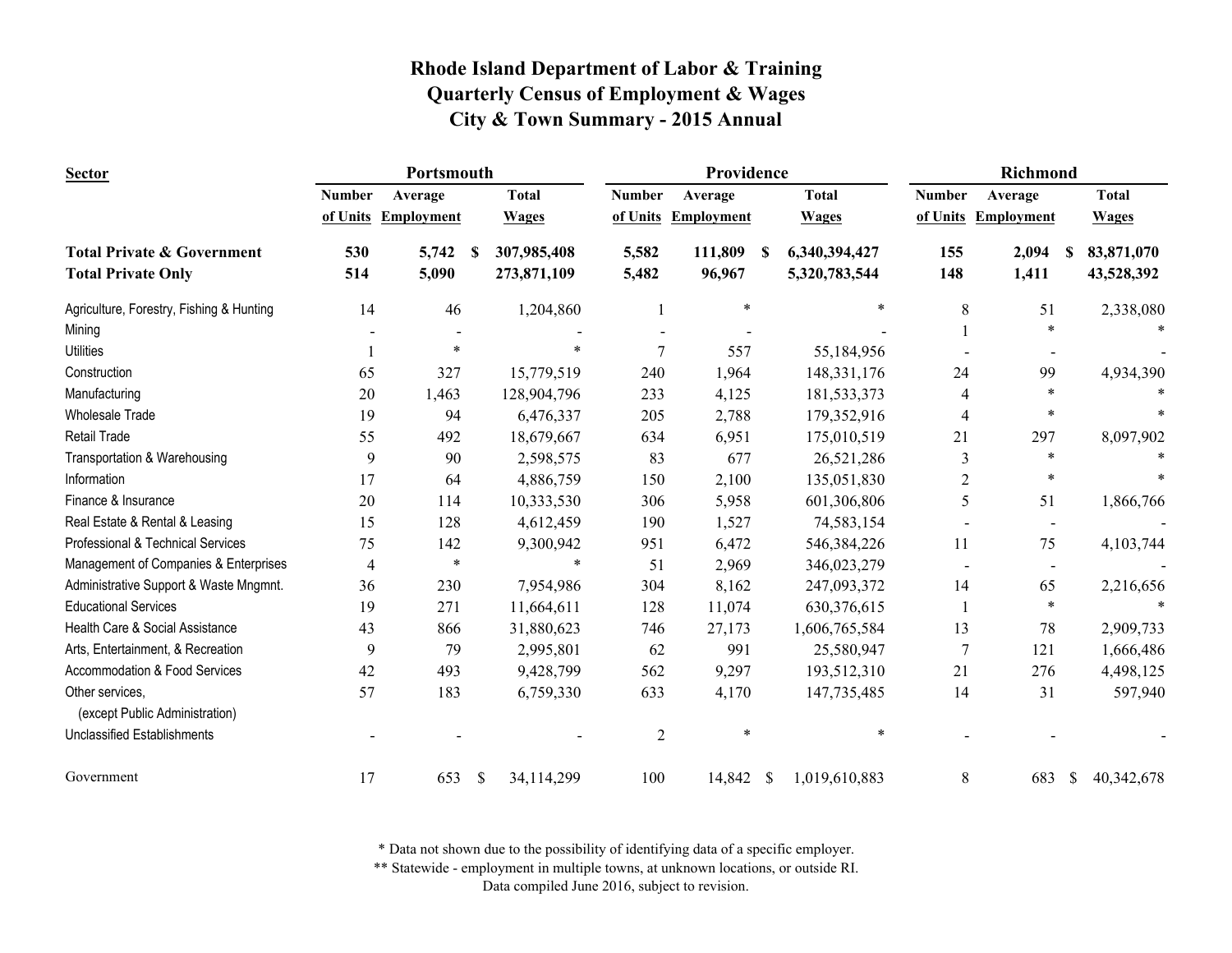| <b>Sector</b>                                     | <b>Scituate</b> |                          |                             |               | Smithfield          |                            | <b>South Kingstown</b> |                     |                     |  |
|---------------------------------------------------|-----------------|--------------------------|-----------------------------|---------------|---------------------|----------------------------|------------------------|---------------------|---------------------|--|
|                                                   | <b>Number</b>   | Average                  | <b>Total</b>                | <b>Number</b> | Average             | <b>Total</b>               | <b>Number</b>          | Average             | <b>Total</b>        |  |
|                                                   | of Units        | <b>Employment</b>        | <b>Wages</b>                |               | of Units Employment | <b>Wages</b>               |                        | of Units Employment | <b>Wages</b>        |  |
| <b>Total Private &amp; Government</b>             | 259             | 1,695                    | 70,345,947<br>-S            | 860           | 15,315              | 1,145,782,789<br>S         | 1,018                  | 13,757              | 644,616,014<br>S    |  |
| <b>Total Private Only</b>                         | 247             | 1,087                    | 32,838,824                  | 845           | 14,703              | 1,109,500,051              | 996                    | 9,985               | 427,529,442         |  |
| Agriculture, Forestry, Fishing & Hunting          | 11              | 57                       | 1,403,013                   | 4             | $\ast$              | $\ast$                     | 20                     | 83                  | 2,609,748           |  |
| Mining                                            |                 |                          |                             |               |                     |                            |                        | $\ast$              |                     |  |
| <b>Utilities</b>                                  |                 |                          |                             |               |                     |                            | $\overline{2}$         |                     |                     |  |
| Construction                                      | 58              | 193                      | 8,129,063                   | 129           | 1,051               | 65,527,382                 | 113                    | 348                 | 15,708,314          |  |
| Manufacturing                                     | 10              | 20                       | 609,211                     | 61            | 1,506               | 94,712,285                 | 31                     | 574                 | 46,924,205          |  |
| <b>Wholesale Trade</b>                            | $\overline{7}$  | 27                       | 1,088,127                   | 51            | 794                 | 55,898,054                 | 43                     | 659                 | 54,814,259          |  |
| Retail Trade                                      | 21              | 184                      | 5,080,252                   | 113           | 1,938               | 49,617,553                 | 118                    | 1,279               | 42,048,615          |  |
| Transportation & Warehousing                      | 13              | 10                       | 411,590                     | 16            | 157                 | 7,067,872                  | 11                     | 154                 | 3,875,364           |  |
| Information                                       | 5               | 25                       | 557,741                     | 12            | 126                 | 7,945,976                  | 22                     | 157                 | 12,060,427          |  |
| Finance & Insurance                               | 9               | 10                       | 504,703                     | 46            | 3,582               | 581,834,290                | 34                     | 277                 | 17,766,806          |  |
| Real Estate & Rental & Leasing                    | 9               | 15                       | 595,314                     | 22            | 75                  | 5,948,221                  | 23                     | 207                 | 4,200,160           |  |
| Professional & Technical Services                 | 26              | 87                       | 4,369,170                   | 95            | 404                 | 30,826,146                 | 124                    | 390                 | 26,349,464          |  |
| Management of Companies & Enterprises             |                 | $\overline{\phantom{a}}$ |                             | 6             | 80                  | 27,980,175                 | 7                      | 23                  | 6,118,060           |  |
| Administrative Support & Waste Mngmnt.            | 21              | 40                       | 1,156,823                   | 55            | 615                 | 32,184,393                 | 80                     | 311                 | 11,964,597          |  |
| <b>Educational Services</b>                       | $\overline{2}$  | $\ast$                   | $\ast$                      | 10            | $\ast$              | $\ast$                     | 21                     | 314                 | 10,624,326          |  |
| Health Care & Social Assistance                   | 24              | 112                      | 2,657,593                   | 76            | 1,540               | 47,232,039                 | 121                    | 2,806               | 118,394,747         |  |
| Arts, Entertainment, & Recreation                 | 3               | $\ast$                   | $\ast$                      | 14            | 68                  | 1,384,925                  | 33                     | 225                 | 5,108,447           |  |
| <b>Accommodation &amp; Food Services</b>          | 19              | 236                      | 3,845,521                   | 76            | 1,309               | 24,285,972                 | 101                    | 1,447               | 26,289,866          |  |
| Other services,<br>(except Public Administration) | 15              | 56                       | 2,059,314                   | 63            | 592                 | 24,807,637                 | 94                     | 705                 | 21,149,313          |  |
|                                                   |                 |                          |                             |               |                     |                            |                        |                     |                     |  |
| <b>Unclassified Establishments</b>                |                 |                          |                             |               |                     |                            |                        |                     |                     |  |
| Government                                        | 13              | 608                      | $\mathcal{S}$<br>37,507,123 | 16            | 612                 | $\mathbb{S}$<br>36,282,738 | 23                     | 3,773               | - \$<br>217,086,572 |  |

\* Data not shown due to the possibility of identifying data of a specific employer.

\*\* Statewide - employment in multiple towns, at unknown locations, or outside RI.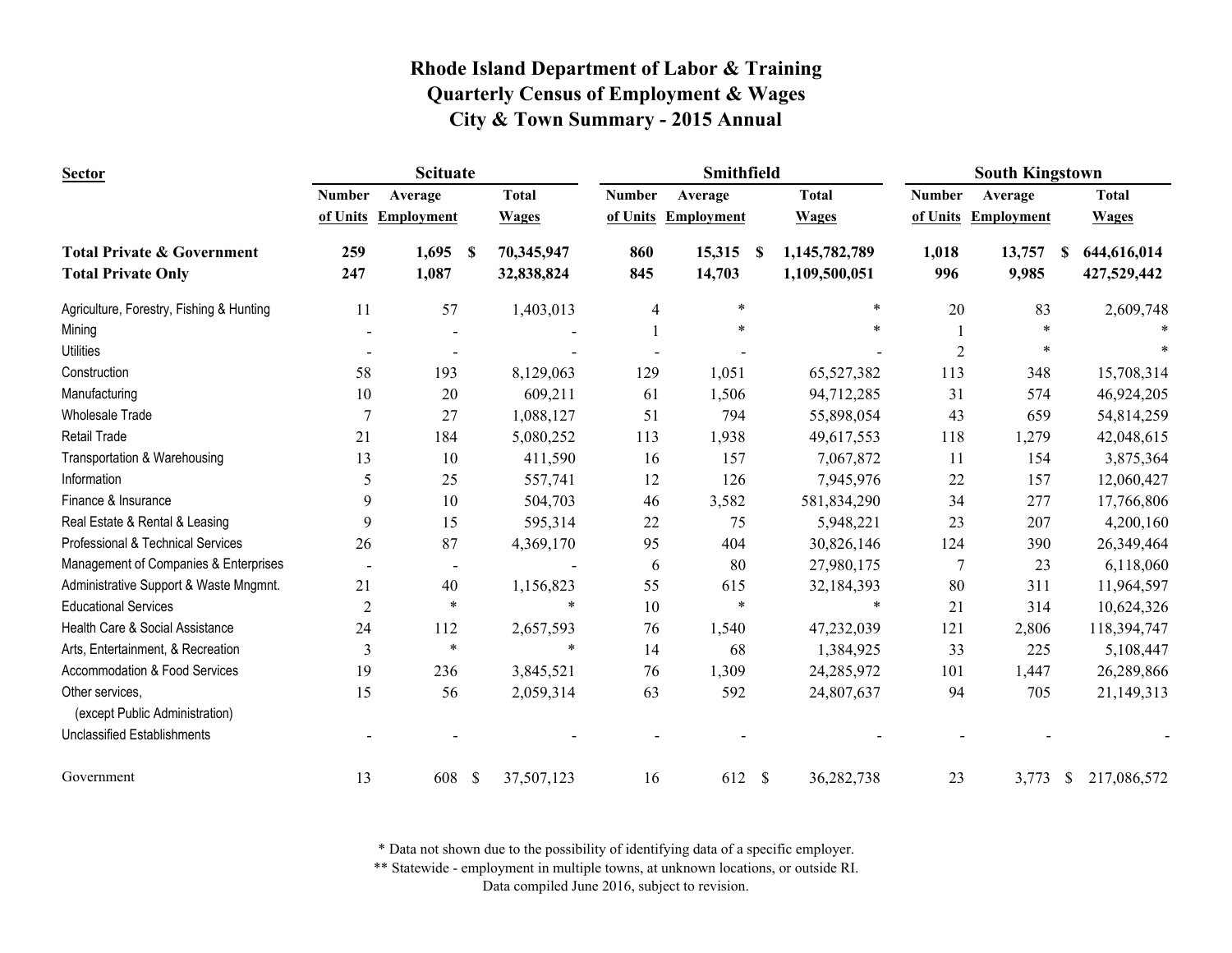| <b>Sector</b>                                     |               | <b>Tiverton</b>   |                  |               | Warren            |                            | Warwick       |                     |               |  |
|---------------------------------------------------|---------------|-------------------|------------------|---------------|-------------------|----------------------------|---------------|---------------------|---------------|--|
|                                                   | <b>Number</b> | Average           | <b>Total</b>     | <b>Number</b> | Average           | <b>Total</b>               | <b>Number</b> | Average             | <b>Total</b>  |  |
|                                                   | of Units      | <b>Employment</b> | <b>Wages</b>     | of Units      | <b>Employment</b> | <b>Wages</b>               |               | of Units Employment | <b>Wages</b>  |  |
| <b>Total Private &amp; Government</b>             | 354           | 2,623             | 95,545,188<br>-S | 380           | 3,536             | 130,110,980<br>-S          | 3,081         | 47,272<br>-S        | 2,087,392,859 |  |
| <b>Total Private Only</b>                         | 339           | 2,100             | 71,577,120       | 373           | 3,383             | 122,192,841                | 3,049         | 43,370              | 1,828,297,781 |  |
| Agriculture, Forestry, Fishing & Hunting          | 6             | 25                | 344,031          | 2             | $\ast$            | $\ast$                     | 5             | $\ast$              |               |  |
| Mining                                            |               |                   |                  |               |                   |                            |               |                     |               |  |
| <b>Utilities</b>                                  | 3             | $\ast$            |                  |               |                   |                            |               |                     |               |  |
| Construction                                      | 40            | 158               | 7,056,454        | 52            | 160               | 6,861,944                  | 267           | 1,967               | 119,135,240   |  |
| Manufacturing                                     | 13            | 80                | 2,385,646        | 34            | 667               | 33,969,779                 | 121           | 2,956               | 167,776,585   |  |
| <b>Wholesale Trade</b>                            | 19            | 85                | 4,451,417        | 17            | 113               | 7,485,039                  | 183           | 1,821               | 105,088,434   |  |
| <b>Retail Trade</b>                               | 53            | 552               | 22,397,945       | 43            | 294               | 7,724,991                  | 395           | 7,627               | 230,314,220   |  |
| Transportation & Warehousing                      | 12            | 70                | 1,653,791        | 5             | 141               | 3,574,644                  | 77            | 2,137               | 88,544,588    |  |
| Information                                       |               |                   |                  | 5             | 32                | 1,755,567                  | 45            | 452                 | 24,093,976    |  |
| Finance & Insurance                               | 14            | 54                | 3,196,043        | 11            | 169               | 6,872,179                  | 191           | 2,879               | 187,712,355   |  |
| Real Estate & Rental & Leasing                    | 5             | 5                 | 298,241          | 9             | 34                | 1,057,049                  | 110           | 1,074               | 42,744,699    |  |
| Professional & Technical Services                 | 37            | 69                | 4,715,033        | 35            | 139               | 5,804,439                  | 407           | 1,874               | 111,797,280   |  |
| Management of Companies & Enterprises             |               | $\ast$            | $\ast$           | 3             | $\ast$            | $\ast$                     | 27            | 1,396               | 117,412,437   |  |
| Administrative Support & Waste Mngmnt.            | 28            | 51                | 1,655,846        | 26            | 127               | 3,457,850                  | 214           | 2,239               | 73,005,916    |  |
| <b>Educational Services</b>                       | 5             | $\ast$            | $\ast$           | 5             | 55                | 2,378,737                  | 40            | 622                 | 23,486,872    |  |
| Health Care & Social Assistance                   | 31            | 352               | 10,897,751       | 40            | 585               | 24,880,280                 | 387           | 8,455               | 368,318,962   |  |
| Arts, Entertainment, & Recreation                 | 4             | 26                | 339,891          | 6             | 52                | 1,012,670                  | 41            | 587                 | 15,060,714    |  |
| Accommodation & Food Services                     | 31            | 422               | 7,004,483        | 43            | 624               | 9,229,589                  | 258           | 5,571               | 102,938,378   |  |
| Other services,<br>(except Public Administration) | 43            | 109               | 2,457,675        | 43            | 181               | 5,633,241                  | 285           | 1,706               | 50,750,046    |  |
| <b>Unclassified Establishments</b>                |               |                   |                  |               |                   |                            |               | $\ast$              |               |  |
| Government                                        | 16            | 523               | 23,968,068<br>\$ | 8             | 153               | $\mathcal{S}$<br>7,918,139 | 33            | 3,902 \$            | 259,095,078   |  |

\* Data not shown due to the possibility of identifying data of a specific employer.

\*\* Statewide - employment in multiple towns, at unknown locations, or outside RI.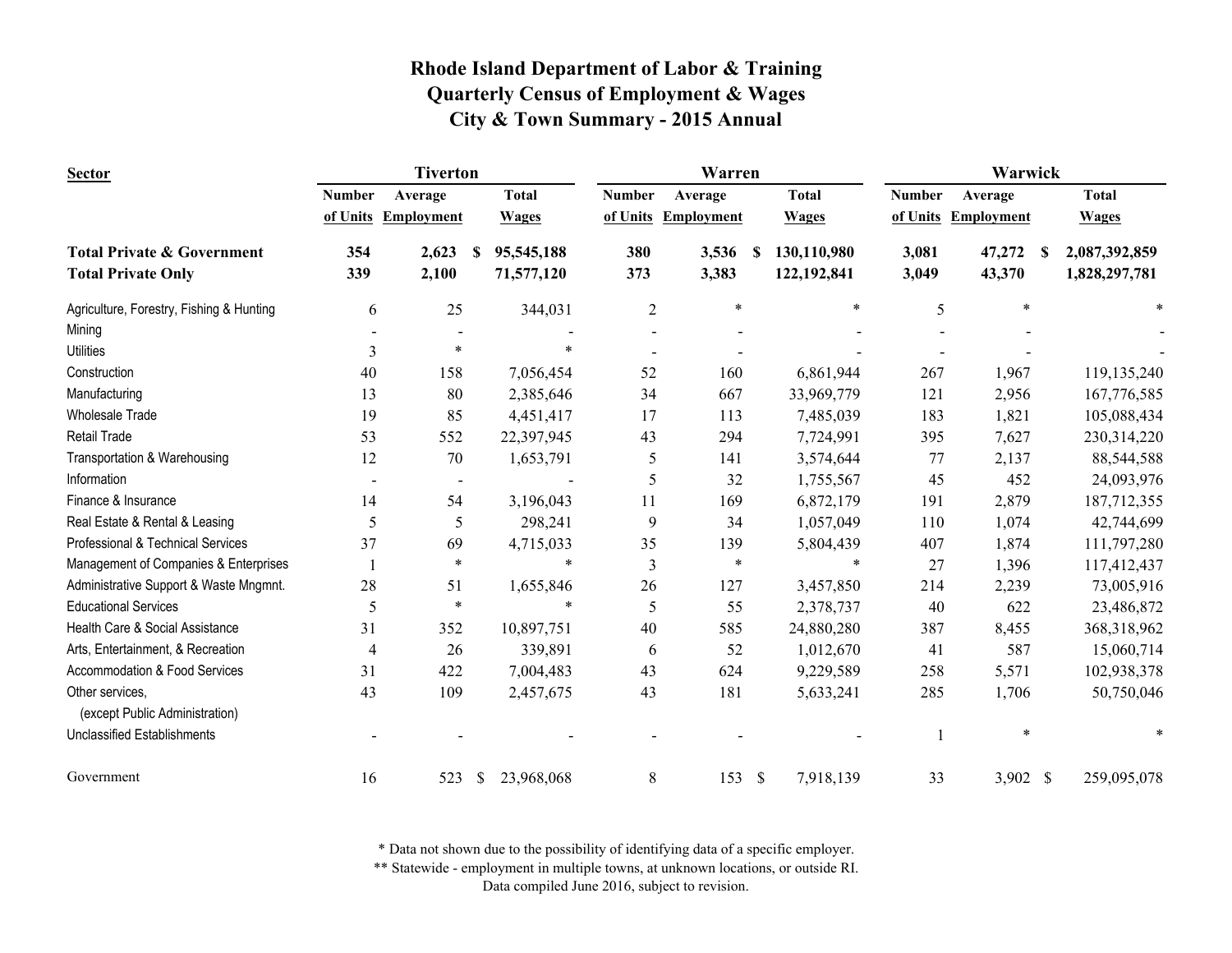| <b>Sector</b>                                     | Westerly       |                     |              |              |                | <b>West Greenwich</b> |   | <b>West Warwick</b> |               |             |              |              |
|---------------------------------------------------|----------------|---------------------|--------------|--------------|----------------|-----------------------|---|---------------------|---------------|-------------|--------------|--------------|
|                                                   | <b>Number</b>  | Average             |              | <b>Total</b> | <b>Number</b>  | Average               |   | <b>Total</b>        | <b>Number</b> | Average     |              | <b>Total</b> |
|                                                   |                | of Units Employment |              | <b>Wages</b> | of Units       | <b>Employment</b>     |   | <b>Wages</b>        | of Units      | Employment  |              | <b>Wages</b> |
| <b>Total Private &amp; Government</b>             | 853            | 9,648               | S            | 369,889,821  | 199            | 3,093                 | S | 248,913,470         | 579           | 7,736<br>S. |              | 355,703,921  |
| <b>Total Private Only</b>                         | 835            | 8,582               |              | 316,275,503  | 189            | 2,713                 |   | 228, 264, 256       | 564           | 6,660       |              | 299,059,283  |
| Agriculture, Forestry, Fishing & Hunting          | 3              | $\ast$              |              | $\ast$       |                | $\ast$                |   | $\ast$              |               |             |              |              |
| Mining                                            |                |                     |              |              |                |                       |   |                     |               |             |              |              |
| <b>Utilities</b>                                  |                |                     |              |              |                |                       |   |                     |               |             |              |              |
| Construction                                      | 87             | 291                 |              | 14,633,778   | 39             | 111                   |   | 4,893,013           | 65            | 237         |              | 10,436,534   |
| Manufacturing                                     | 25             | 513                 |              | 26,945,684   | 9              | 888                   |   | 121,603,491         | 27            | 1,305       |              | 70,770,928   |
| <b>Wholesale Trade</b>                            | 26             | 74                  |              | 3,714,200    | 15             | 278                   |   | 17,591,092          | 28            | 228         |              | 14,716,136   |
| <b>Retail Trade</b>                               | 139            | 1,897               |              | 52,411,874   | 14             | 103                   |   | 2,434,119           | 83            | 988         |              | 35,057,799   |
| Transportation & Warehousing                      | 10             | 62                  |              | 2,105,671    |                | *                     |   | $\ast$              | 17            | 463         |              | 23,671,022   |
| Information                                       | 15             | 123                 |              | 7,363,071    | 5              | 14                    |   | 3,110,099           | 10            | $\ast$      |              |              |
| Finance & Insurance                               | 30             | 329                 |              | 22,357,866   | 6              | 26                    |   | 1,012,490           | 22            | 447         |              | 24,813,550   |
| Real Estate & Rental & Leasing                    | 26             | 71                  |              | 2,426,259    | 4              | $\ast$                |   | $\ast$              | 21            | 60          |              | 1,989,816    |
| Professional & Technical Services                 | 72             | 276                 |              | 14,236,576   | 24             |                       |   | $\ast$              | 57            | 185         |              | 11,852,871   |
| Management of Companies & Enterprises             | $\overline{7}$ | $\ast$              |              | $\ast$       |                |                       |   |                     | 3             | $\ast$      |              |              |
| Administrative Support & Waste Mngmnt.            | 52             | 193                 |              | 6,158,442    | 20             | 169                   |   | 5,091,030           | 34            | 179         |              | 6,471,664    |
| <b>Educational Services</b>                       | 8              | 65                  |              | 1,270,192    |                | *                     |   | $\ast$              | 10            | 73          |              | 1,671,799    |
| Health Care & Social Assistance                   | 110            | 1,902               |              | 77,291,491   | 13             | 120                   |   | 3,016,607           | 57            | 779         |              | 24,212,604   |
| Arts, Entertainment, & Recreation                 | 35             | 505                 |              | 13,601,405   | $\overline{2}$ | $\ast$                |   | $\ast$              | 10            | 34          |              | 754,993      |
| Accommodation & Food Services                     | 110            | 1,627               |              | 35,263,836   | 18             | 240                   |   | 4,381,864           | 63            | 702         |              | 11,113,494   |
| Other services,<br>(except Public Administration) | 85             | 310                 |              | 7,726,980    | 13             | 26                    |   | 717,575             | 64            | 280         |              | 8,342,420    |
| <b>Unclassified Establishments</b>                |                |                     |              |              |                |                       |   |                     |               |             |              |              |
| Government                                        | 19             | 1,066               | $\mathbb{S}$ | 53,614,318   | 11             | 380 \$                |   | 20,649,214          | 16            | 1,076       | <sup>S</sup> | 56,644,638   |

\* Data not shown due to the possibility of identifying data of a specific employer.

\*\* Statewide - employment in multiple towns, at unknown locations, or outside RI.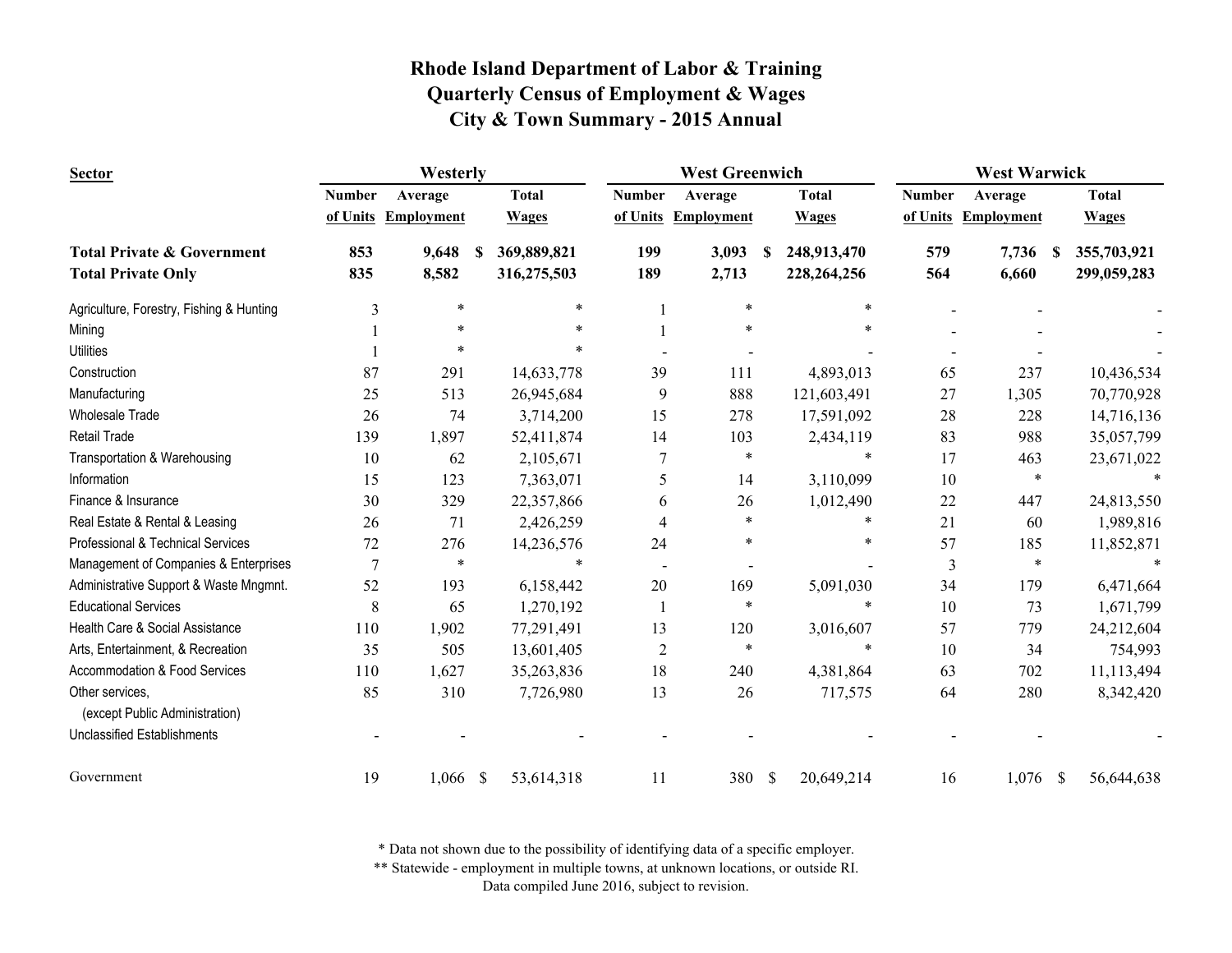| <b>Sector</b>                            |                | Woonsocket        |               |              | Statewide **   |                   |              |              |
|------------------------------------------|----------------|-------------------|---------------|--------------|----------------|-------------------|--------------|--------------|
|                                          | Number         | Average           |               | <b>Total</b> | <b>Number</b>  | Average           |              | <b>Total</b> |
|                                          | of Units       | <b>Employment</b> |               | <b>Wages</b> | of Units       | <b>Employment</b> |              | <b>Wages</b> |
| <b>Total Private &amp; Government</b>    | 873            | 14,751            | <sup>\$</sup> | 989,247,598  | 4,484          | 10,617            | S            | 767,734,570  |
| <b>Total Private Only</b>                | 855            | 13,235            |               | 905,133,001  | 4,467          | 10,509            |              | 758,272,549  |
| Agriculture, Forestry, Fishing & Hunting |                |                   |               |              | $\overline{c}$ | $\ast$            |              | *            |
| Mining                                   |                |                   |               |              | $\mathbf{1}$   | *                 |              | *            |
| <b>Utilities</b>                         | $\overline{2}$ | $\ast$            |               | $\ast$       | 6              | $\ast$            |              | $\ast$       |
| Construction                             | 63             | 377               |               | 18,966,021   | 307            | 705               |              | 43,507,240   |
| Manufacturing                            | 55             | 960               |               | 45,276,550   | 64             | 149               |              | 8,986,457    |
| <b>Wholesale Trade</b>                   | 39             | 451               |               | 32,637,609   | 1,412          | 2,324             |              | 234,867,976  |
| <b>Retail Trade</b>                      | 109            | 1,284             |               | 40,296,620   | 139            | 363               |              | 18,663,915   |
| Transportation & Warehousing             | 17             | ∗                 |               | $\ast$       | 54             | 133               |              | 7,399,164    |
| Information                              | 10             | 40                |               | 1,174,113    | 265            | 492               |              | 45,770,184   |
| Finance & Insurance                      | 27             | 175               |               | 8,568,706    | 206            | 583               |              | 58,701,257   |
| Real Estate & Rental & Leasing           | 30             | 112               |               | 4,941,469    | 43             | 136               |              | 7,290,065    |
| Professional & Technical Services        | 120            | 517               |               | 38,620,722   | 868            | 1,826             |              | 153,466,015  |
| Management of Companies & Enterprises    | 15             | $\ast$            |               | $\ast$       | 62             | 219               |              | 16,713,013   |
| Administrative Support & Waste Mngmnt.   | 45             | 373               |               | 15,687,225   | 551            | 2,293             |              | 103,407,556  |
| <b>Educational Services</b>              | 11             | 323               |               | 10,886,485   | 101            | 171               |              | 7,029,469    |
| Health Care & Social Assistance          | 128            | 4,006             |               | 148,720,357  | 105            | 448               |              | 27,708,701   |
| Arts, Entertainment, & Recreation        | 10             | 115               |               | 2,662,746    | 28             | 46                |              | 2,165,021    |
| Accommodation & Food Services            | 94             | 1,081             |               | 18,564,225   | 58             | 359               |              | 7,523,328    |
| Other services,                          | 85             | 307               |               | 7,526,121    | 132            | 218               |              | 12,732,962   |
| (except Public Administration)           |                |                   |               |              |                |                   |              |              |
| <b>Unclassified Establishments</b>       |                |                   |               |              | 63             | 39                |              | 2,019,061    |
| Government                               | 19             | 1,516             | \$            | 84,114,597   | 17             | 108               | $\mathbb{S}$ | 9,462,021    |

\* Data not shown due to the possibility of identifying data of a specific employer.

\*\* Statewide - employment in multiple towns, at unknown locations, or outside RI.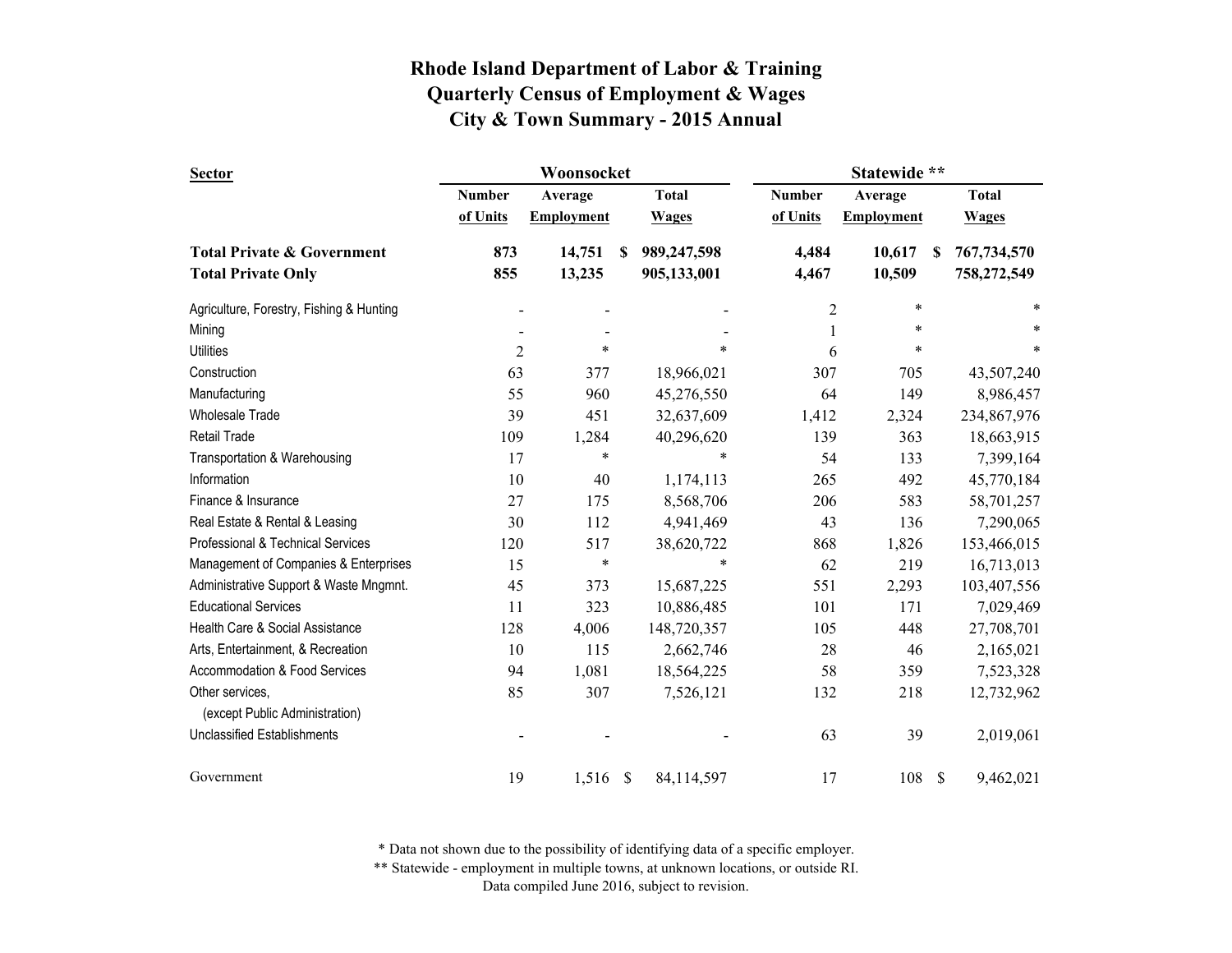| <b>Sector</b>                                     | <b>Bristol County</b> |                   |              |                | <b>Kent County</b> |                             | <b>Newport County</b> |                   |                              |  |
|---------------------------------------------------|-----------------------|-------------------|--------------|----------------|--------------------|-----------------------------|-----------------------|-------------------|------------------------------|--|
|                                                   | <b>Number</b>         | Average           | <b>Total</b> | <b>Number</b>  | Average            | <b>Total</b>                | <b>Number</b>         | Average           | <b>Total</b>                 |  |
|                                                   | of Units              | <b>Employment</b> | <b>Wages</b> | of Units       | <b>Employment</b>  | <b>Wages</b>                | of Units              | <b>Employment</b> | <b>Wages</b>                 |  |
| <b>Total Private &amp; Government</b>             | 1,437                 | 13,642 \$         | 562,574,803  | 5,340          | 73,803             | 3,337,885,599<br>-S         | 3,275                 | 38,599 \$         | 1,848,824,350                |  |
| <b>Total Private Only</b>                         | 1,403                 | 11,658            | 450,067,078  | 5,250          | 66,549             | 2,908,193,660               | 3,175                 | 31,076            | 1,296,517,827                |  |
| Agriculture, Forestry, Fishing & Hunting          | 5                     | $\ast$            | $\ast$       | 11             | 35                 | 680,366                     | 40                    | 202               | 5,641,100                    |  |
| Mining                                            |                       |                   |              | $\overline{2}$ | $\ast$             |                             | $\boldsymbol{2}$      | $\ast$            |                              |  |
| <b>Utilities</b>                                  |                       | ∗                 |              |                | $\ast$             | *                           | 5                     | 49                | 4,859,928                    |  |
| Construction                                      | 181                   | 629               | 30,016,271   | 532            | 2,920              | 169,769,938                 | 314                   | 1,485             | 75,946,054                   |  |
| Manufacturing                                     | 101                   | 1,633             | 79,527,119   | 223            | 6,013              | 418,221,003                 | 83                    | 2,168             | 169,674,170                  |  |
| <b>Wholesale Trade</b>                            | 76                    | 304               | 23,428,814   | 307            | 2,745              | 173,963,475                 | 116                   | 475               | 30,878,264                   |  |
| <b>Retail Trade</b>                               | 127                   | 1,175             | 33,359,345   | 653            | 11,252             | 346,044,091                 | 434                   | 4,180             | 127,869,634                  |  |
| Transportation & Warehousing                      | 12                    | 148               | 3,971,303    | 113            | 3,026              | 126,432,700                 | 75                    | 536               | 18,258,178                   |  |
| Information                                       | 28                    | 89                | 6,294,405    | 92             | 1,125              | 75,745,443                  | 62                    | 550               | 33,597,613                   |  |
| Finance & Insurance                               | 57                    | 508               | 26,155,942   | 297            | 3,702              | 238,552,259                 | 120                   | 967               | 76,633,210                   |  |
| Real Estate & Rental & Leasing                    | 35                    | 127               | 5,799,096    | 185            | 1,370              | 56,972,728                  | 125                   | 622               | 25,370,649                   |  |
| Professional & Technical Services                 | 159                   | 425               | 26,164,722   | 673            | 3,578              | 245,640,302                 | 433                   | 3,018             | 207,515,066                  |  |
| Management of Companies & Enterprises             | 11                    | 59                | 5,495,209    | 43             | 1,714              | 142,377,074                 | 26                    | 501               | 28,859,397                   |  |
| Administrative Support & Waste Mngmnt.            | 86                    | 377               | 12,044,974   | 371            | 3,131              | 104,940,528                 | 243                   | 929               | 34,891,644                   |  |
| <b>Educational Services</b>                       | 34                    | 1,557             | 76,058,064   | 78             | 1,564              | 59,402,111                  | 60                    | 1,223             | 57,519,506                   |  |
| Health Care & Social Assistance                   | 156                   | 1,896             | 66,586,747   | 652            | 12,224             | 499,152,168                 | 254                   | 4,269             | 154,673,662                  |  |
| Arts, Entertainment, & Recreation                 | 35                    | 397               | 12,469,817   | 70             | 801                | 19,386,303                  | 90                    | 1,339             | 39,926,471                   |  |
| Accommodation & Food Services                     | 125                   | 1,636             | 26,005,348   | 461            | 8,720              | 154,964,579                 | 366                   | 6,846             | 150,983,194                  |  |
| Other services,<br>(except Public Administration) | 188                   | 697               | 16,652,000   | 513            | 2,626              | 75,078,503                  | 357                   | 1,716             | 53, 167, 224                 |  |
| <b>Unclassified Establishments</b>                |                       |                   |              |                | $\ast$             | $\ast$                      |                       | $\ast$            | $\ast$                       |  |
| Government                                        | 37                    | $1,984$ \$        | 112,507,725  | 94             | 7,254              | $\mathbb{S}$<br>429,691,939 | 106                   | 7,525             | $\mathcal{S}$<br>552,306,523 |  |

\* Data not shown due to the possibility of identifying data of a specific employer.

\*\* Statewide - employment in multiple towns, at unknown locations, or outside RI.